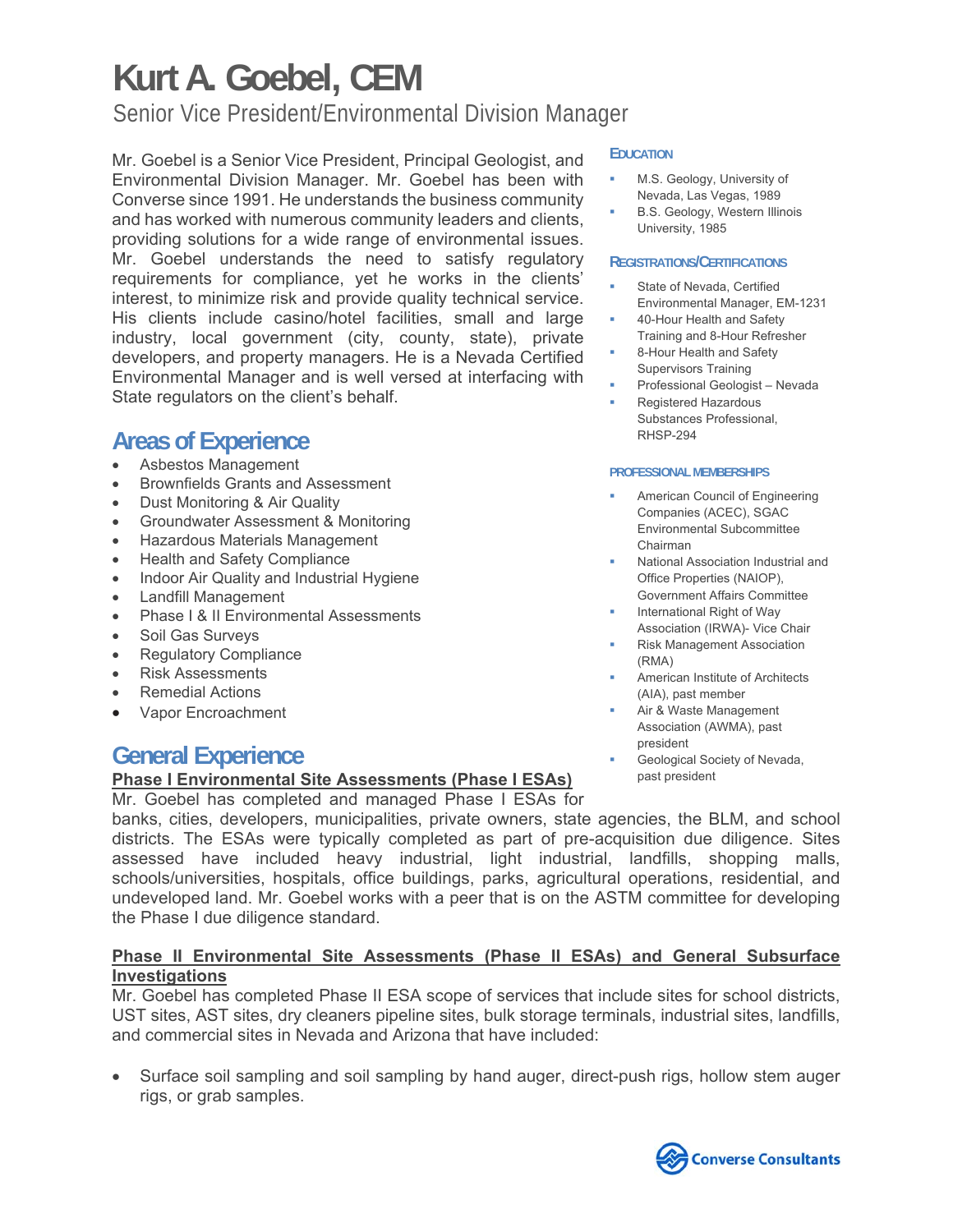Senior Vice President/Environmental Division Manager

- Use of directing field reading equipment for volatile organic compounds, hydrogen sulfide, and methane
- Groundwater well installation and sampling, including hydro-punch methodology
- Geophysical Surveys to delineate underground features (septic tanks, pipe lines, and tanks
- Soil Gas Surveys using tedlar bags, summa canisters, and mobile laboratories
- Chemical analyses of samples that will typically include total petroleum hydrocarbons, volatile organic compounds, semi-volatile organic compounds, pesticides, herbicides, PCBs and metals. In addition, he has worked on assessments for arsenic, perchlorate, and dioxin.

### **Remediation**

Mr. Goebel has initiated and completed remediation for various petroleum hydrocarbons such as gasoline, diesel fuel, and oil, as well as a host of solvents such as tetrachlorethylene (aka perchlorethylene or PCE) and trichlorethylene (TCE). Specific to PCE, Mr. Goebel has been involved in the assessment or remediation at over 30 PCE projects in southern Nevada. He is familiar with methods of assessment unique to Las Vegas and is familiar with appropriate remedial techniques, risk assessment, and how to get sites closed. He has also completed remediation at lead shooting ranges. He managed one of the largest hydrocarbon remediation projects in Nevada, which was a mass excavation of soil, loading, transportation and treatment. Some of the technologies he has overseen include:

- Natural attenuation
- Enhanced natural attenuation
- In-situ and ex-situ bioremediation
- Air sparging, C-Sparging
- Over purging
- Soil vapor (vacuum) extraction
- Dual phase extraction
- Hydrocarbon product recovery
- Excavation and removal
- Oxygen Enhancement
- Oxygen Reduction
- Thermal desorption

### **RCRA Hazardous Waste Mitigation and Response Mitigation**

Mr. Goebel manages hazardous waste assessment activities for clients to reduce waste volume, reuse or recycle as much material as possible, and reduce their generator classification, if possible. Waste audits are completed to help clients assess regulatory compliance prior to a regulatory compliance inspection. He also helps clients monitor that drums of waste are appropriately labeled, transported, and shipped to an appropriately licensed treatment facility. He has also managed several mitigation responses for contractors working on releases, such as UPPR train derailments.

#### **Asbestos, Lead-Based Paint, Mold Surveys, Abatement Monitoring, and Clearance Sampling**

Mr. Goebel managed asbestos and lead-based paint projects to complete surveys, abatement specifications, and abatement monitoring projects. Clients include hospitals, hotels, schools/universities, retail shopping malls, and commercial offices. Asbestos, lead, and mold surveys include: visual surveys of facility, sampling, laboratory analysis from accredited laboratories, and reports prepared by certified consultants. The abatement specifications typically include: list of impacted materials, regulatory requirements, submittals, work execution, airmonitoring, abatement procedures, clearance sampling, and closeout documentation. Abatement monitoring personnel also observe and monitor abatement activities such as: review contractor's submittal package, collection of air samples, daily evaluation of containment and contractor, conduct clearance sampling, and preparation of project closeout documentation.

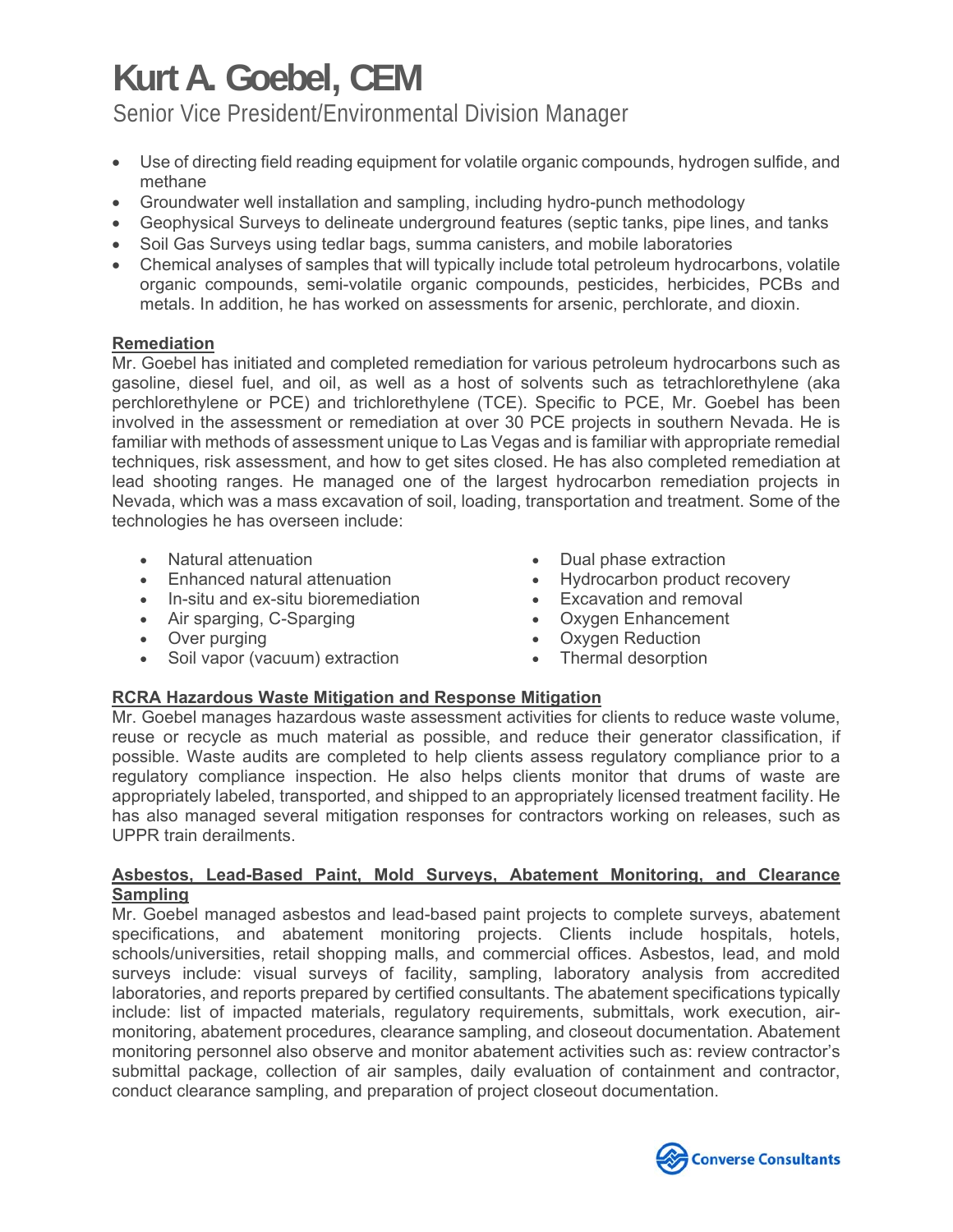Senior Vice President/Environmental Division Manager

### **Air Quality**

Mr. Goebel has overseen and provided assistance to numerous major and minor sources and has worked to facilitate compliance with the local regulatory agencies. He helped provide clients with assistance in obtaining permits, preparing protocol documents for performance testing, and conducting performance testing (Method 9 opacity testing). He also assists in developing emission inventories and calculating potential emissions (including actual emission calculations). He also has experience in helping residential and commercial developers comply with federal PM10 requirements for dust control; this includes a dust permit, dust monitoring plan, employing BACT, and actual dust monitoring. Mr. Goebel also helps clients work through compliance issues with the local regulatory agency.

#### **Indoor Air Quality**

Mr. Goebel has overseen numerous IAQ assessments and helped clients find solutions to the issue. The preliminary IAQ assessment process typically involves 1) maintenance personnel interviews, 2) building walkthrough, 3) ventilation system evaluation, and 4) basic sampling for carbon dioxide, carbon monoxide, temperature, and relative humidity over multiple days. Recommendations are made after the preliminary assessment, which typically result in improved IAQ. If specific issues are identified, requiring further evaluation, then further sampling can be provided related to the following common issues: water intrusion, odors, dusts, irritating materials, ergonomics, lighting, and LEED certification.

#### **Regulatory Compliance**

Mr. Goebel is experienced in providing regulatory compliance guidance for a myriad of issues. Most issues stem from new permit requirements when starting a new business, permits required during construction, or when regulations change for an existing permit. Some common issues and permits are related to: waste management and chemical management, various pollution prevention plans, construction dewatering and NPDES Discharge, chemical use reporting, aquifer use or injection, local waste management for transfer and recycling facilities, and chemical release response.

#### **Brownfields**

Mr. Goebel developed a formal Brownfields program for Converse in 2006. As such, he understands the grant writing process and the various grants that are available, including site specific grants, community wide grants, coalition grants and clean up grants, as well as the revolving loan fund. He also oversees management of implementation of the grants when they are awarded to a community. He has overseen both petroleum and hazardous materials assessment grants and coalition grants for city and county municipalities in Nevada and California. Specific items completed as part of these assessments include field sampling plans, quality assurance plans, phase I site assessments, and phase II site assessments. He also works with community outreach and understands one of the most important elements is community outreach and involvement.

### **NEPA**

Mr. Goebel manages staff for clients that are required to complete environmental assessment (EA) activities on federal land. Depending upon the federal agency and the concern for that area or land being evaluated, different biological items may be evaluated. He manages various biological services that include: biological assessments, environmental assessments for federal land, wetlands determinations, threatened and endangered species assessments, and tortoise surveys. In addition, he can help address mining leases, geological issues, hazardous waste and air quality.

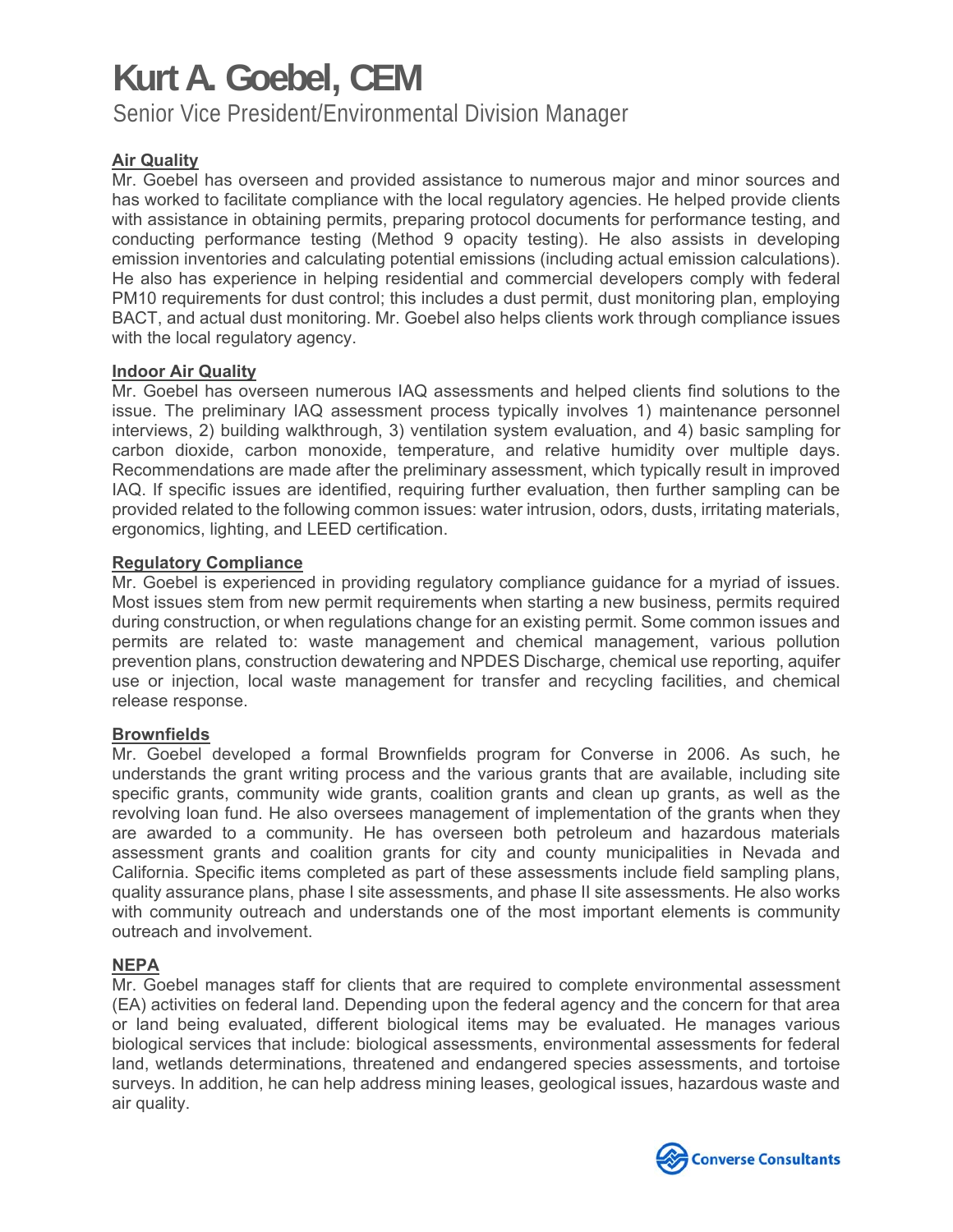Senior Vice President/Environmental Division Manager

### **Risk Assessment**

Mr. Goebel has managed risk assessment work to assess and define the level of impacts to human health. This work has been done as part of acquisition studies for land and also for requesting closure of a remediation site. We provide health-based risk assessments to enable us to provide a more realistic solution for achieving site closure. We use risk assessors that are familiar with developing site specific target levels for your site and are able to apply those standards so the regulatory agency can utilize them.

### **Experience**

#### **Phase I Environmental Site Assessments**

**Phase I ESA and Drum Disposal, The Landwell Company -** The project consisted of conducting a Phase I Environmental Site Assessment on multiple parcels throughout the BMI Complex. The Landwell Company plans to develop the parcels with commercial properties. Converse conducted site visits to each parcel, performed review of government agency records, reviewed historical records, conducted numerous interviews, and prepared a report of our findings. Our work has assisted our client with property transactions that will allow for future development of these previously, primarily undeveloped properties. As a separate scope of work, we also categorized approximately 200 drums for disposal or treatment. Some drums contained PCB and Dioxin wastes and were transported to specific facilities capable of treatment for that type of material.

**US Bank, Various Commercial sites, Nevada and Arizona -** This project consists of an on call MSA to perform Phase I Environmental Site Assessments (ESAs) on commercial properties with various past business uses. The properties are located throughout Nevada and Arizona. When Converse is awarded the work, we perform the work as required in the ASTM standard, which includes site reconnaissance, regulatory database review, and aerial photo review on each of the properties. Historical research into prior use was conducted in conjunction with the ESAs. Reports documenting the findings were prepared for each of the facilities.

**Union Bank of California, Various Commercial Sites, California, Nevada and Arizona -** This project consisted of an on call MSA to perform Phase I Environmental Site Assessments (ESAs) on commercial properties with various past business uses. The properties were located throughout California, Nevada and Arizona. When Converse is awarded the work, we perform the work as required in the ASTM standard, which includes site reconnaissance, regulatory database review, and aerial photo review on each of the properties. Historical research into prior use was conducted in conjunction with the ESAs. Reports documenting the findings were prepared for each of the facilities.

**Southern Nevada Paving Numerous Phase I Sites, Aggregate Industries, Clark County, NV -** This project consisted of Phase I Environmental Site Assessments (ESAs) on one active sand and gravel quarry and five fixed properties, and also Transaction Screen Processes (TSPs) on nine portable facilities that were being considered for purchase. The properties are located throughout the Las Vegas Valley and near Sloan, Nevada. Converse performed a site reconnaissance and regulatory database review on each of the 15 properties. Historical research into prior use was conducted in conjunction with the ESAs. Reports documenting the findings were prepared for each of the facilities. Converse recommended Phase II work at the majority of the facilities and performed the work during the fall of 2003.

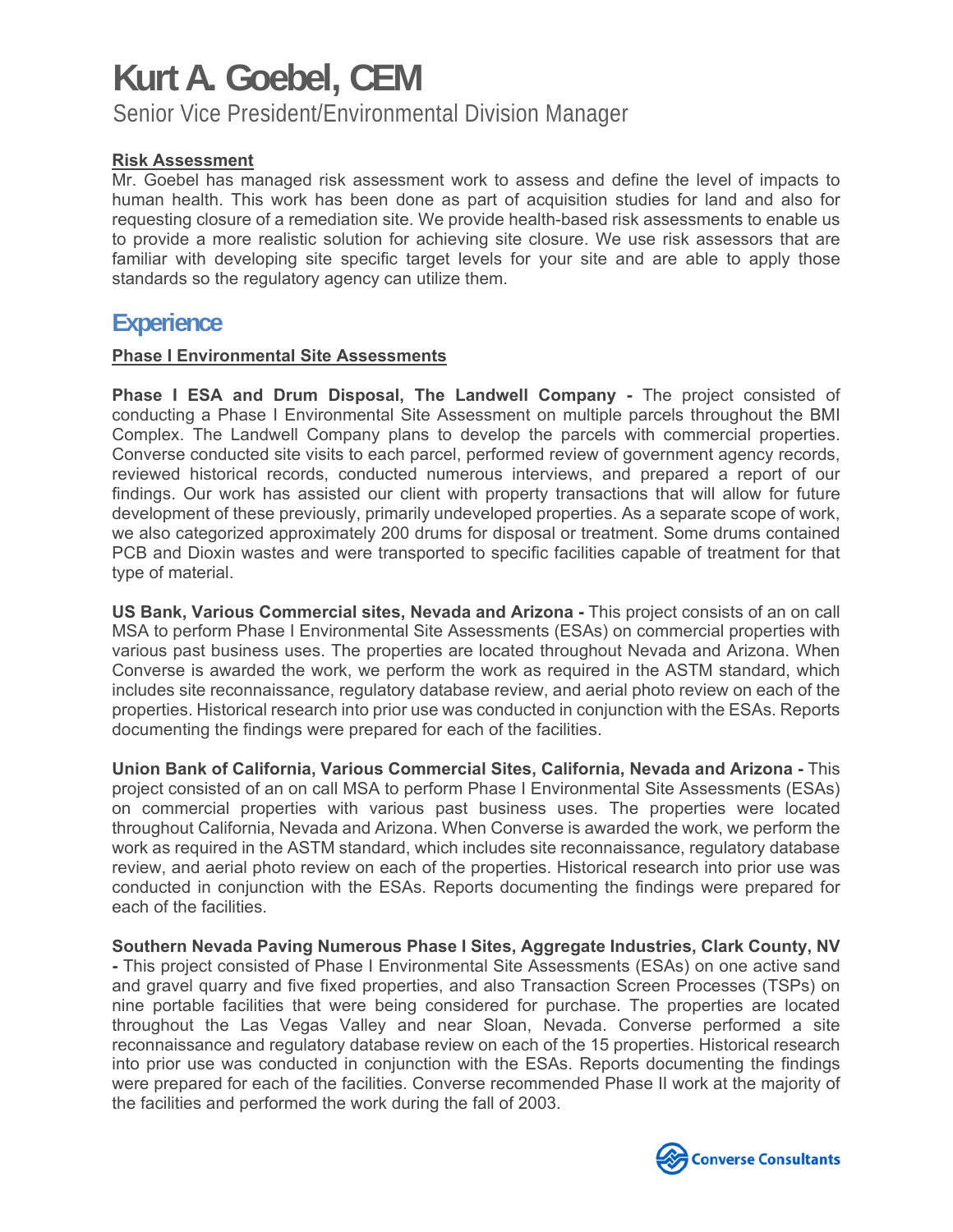Senior Vice President/Environmental Division Manager

**Moapa Indian Reservation, Ash Grove Cement Company, Clark County, NV -** This project consisted of a Phase I Environmental Site Assessment (ESA) on 2,363 acres of undeveloped land on the Moapa Indian Reservation. Ash Grove was going to develop the property with a cement manufacturing facility. Converse coordinated with Ash Grove and representatives of the Moapa Indian Reservation to perform the site reconnaissance on the property, performed a database review, reviewed historical records, and prepared a report documenting the findings.

#### **Phase II Environmental Site Assessments**

**PCB and TPH Assessment, WAPA –** Mr. Goebel was the principal for work conducted at the site, which consisted of an electrical switchyard that had previously contained circuit breakers, transformers, aboveground storage tanks (ASTs), an underground oil handling system, and an oil handling room in a control building. Converse conducted soil sampling at the site. The soil samples were collected during demolition/excavation of the facility to aid in determining if total PCB and petroleum contamination existed in the soil. A Subsurface Assessment Report and A-K Evaluation Report were prepared and submitted to the Nevada Division of Environmental Protection (NDEP). A "no further action" determination was issued by the NDEP in November 2004.

**Lead Soil Assessment and Remediation, SunCor Development -** Converse provided environmental consulting services for the characterization and remediation of a former trap and skeet shooting facility. Surface soils of the site were impacted with low concentrations of arsenic, lead, and polynuclear aromatic hydrocarbons. The site was remediated to state of Arizona residential soil levels and was commercially developed. The site was enrolled in the Voluntary Remediation Program and was granted a letter of "No Further Action" by the Arizona Department of Environmental Quality. We developed an approach to site characterization that allowed for the most effective and efficient remediation of the site while realizing substantial savings for our client.

**Dioxin Assessment, NDOT –** Representing NDOT, Converse oversaw the removal of ash material containing dioxin that was buried in the construction area for the I-215/I-515 interchange. As part of this work, Converse reviewed waste manifests to assess compliance with transportation requirements of this waste.

**PCB Assessment, Southern California Edison –** Mr. Goebel performed soil sampling for numerous oil stained areas from transformer oil to assess if any of the oil contained PCBs. This work was performed at the facility located in the Eldorado Valley.

**Groundwater Monitoring and Sampling Programs, de maximis -** Converse provides groundwater monitoring and sampling services for monitoring wells located on the former Montrose Chemical Company and Stauffer Management Company sites. This work includes the monitoring of approximately 117 wells on a quarterly basis and the sampling of approximately 65 additional wells for organics, inorganics, and radionuclides on a semi-annual basis.

**Rainbow Gardens Assessment, UNLV -** Converse conducted an assessment of multiple areas of concern throughout the property. Areas of concern included mine tailings, stained soil, wire burn "pits", and target shooting areas. The assessment was conducted to identify potential contaminants in surface soil and hazardous waste determinations were made.

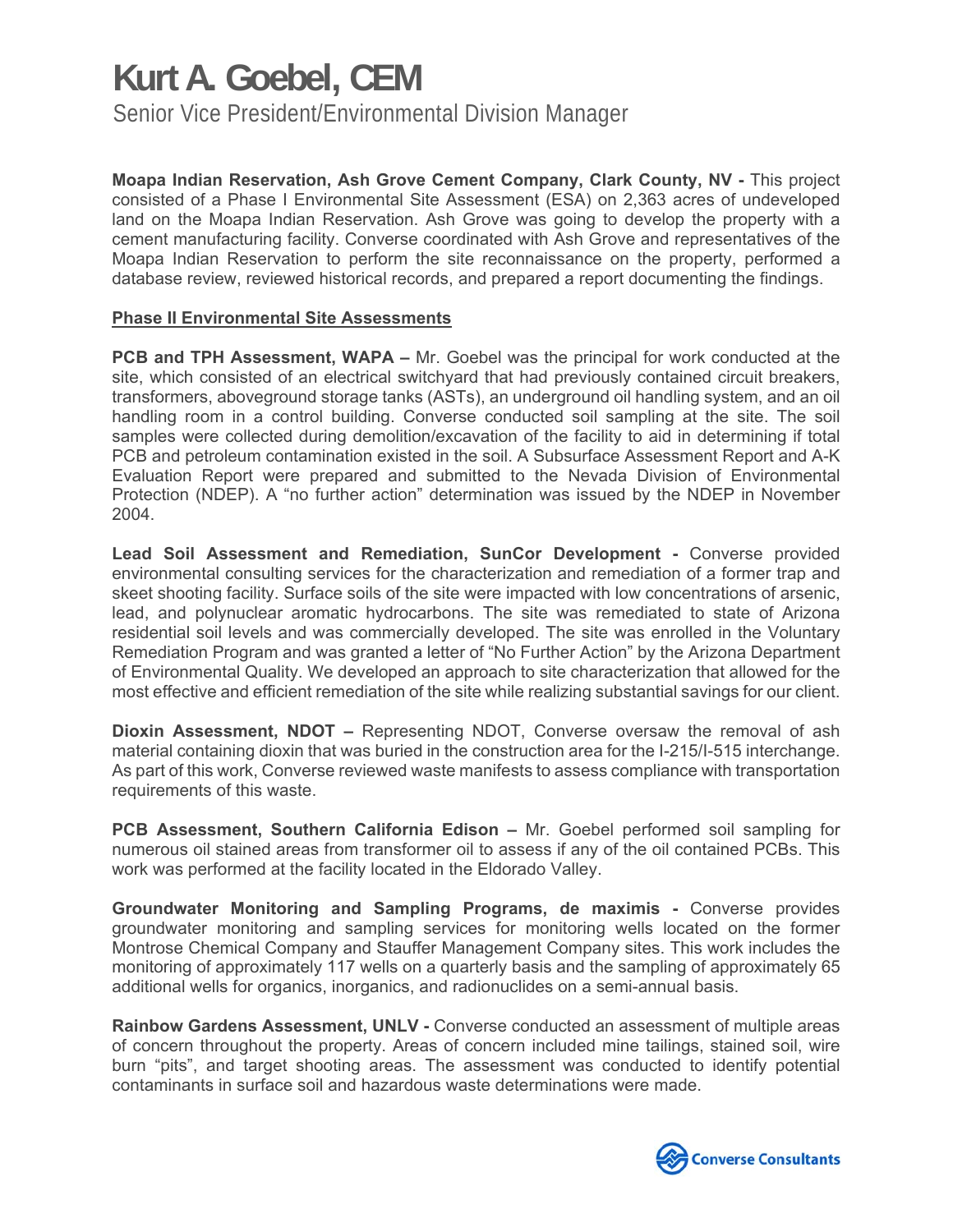Senior Vice President/Environmental Division Manager

**Evaluation of Arsenic In Soil Data, City of Las Vegas -** High arsenic concentrations were found in soil. Converse conducted a review of arsenic concentrations in soil samples recovered at the site in an effort to evaluate the data in comparison to historical background concentrations of arsenic in soil. Historical data from samples recovered at the site were compared to data obtained from other studies conducted in the Las Vegas Valley. We concluded that concentrations of arsenic in soil samples collected from this site are consistent with background concentrations of arsenic reported in other studies in the Las Vegas area. Our efforts have allowed the City of Las Vegas to continue with the development and the various contractors working at this project site to make appropriate and cost effective determinations of how to handle soil with specific concentrations of arsenic.

**RCRA Compliance Monitoring, Montrose Chemical Company, Henderson, Nevada -** Mr. Goebel coordinated the sampling of RCRA monitoring wells at this former pesticide chemical manufacturing plant. In addition, Mr. Goebel coordinated the transportation and treatment of the fluids recovered from the leachate recovery trench to a RCRA-licensed treatment facility, supervised technicians, compiled data, and prepared reports to client and state.

**Phase II Assessment and Risk Assessment, Private Developer, Henderson, Nevada –**  Converse worked with a small local developer to address upgradient groundwater impacts from a perchlorate release. This process required bringing fill material and building a subdrain to create separation of final grade and impacted groundwater. This also includes a detailed risk evaluation to address potential future concerns from users of the property. The risk assessment evaluated potential exposure pathways for perchlorate, VOCs, hydrocarbons, metals, and pesticides.

**Perchlorate Risk Assessment, Beazer Homes -** Principal in charge for overseeing the completion of quantitative risk analyses to evaluate potential impact to human health for new development near Las Vegas Wash. Completed an ASTM Tier 1 and Tier II analysis to identify risk and establish site Specific Target Levels (SSTLs) for a site to be developed along the Las Vegas Wash situated above the perchlorate plume.

**PCE Assessment/Remediation -** Mr. Goebel has been involved in the assessment or remediation at over 30 PCE projects in southern Nevada. He is familiar with methods of assessment unique to Las Vegas and is familiar with appropriate remedial techniques, risk assessment, and how to get sites closed.

**PCE Assessment and Remediation, Maryland Square, former Al Phillips, Clark County, Nevada –** Mr. Goebel managed the initial assessment work and prepared the initial remediation reviews at this site. Subsequent to this work, the operator and their consultant took over the project. However, Converse remained in a review capacity for the owner to monitor the quality of and appropriateness of the work to protect the owners' interests. Upon a class action law suit from offsite residents, Converse initiated a work plan to remediate the site former source area, create a cut-off wall to prevent further offsite migration, and address residential area impacts. Prior to implementation, the addition of new legal counsel resulted in a different direction for the project.

**PCE Remediation, former Vogue Dry Cleaner, Clark County, Nevada –** The ongoing work consists of mitigating perchloroethylene (PCE) in the groundwater at a dry cleaning site. Converse delineated the lateral and vertical extent of the plume and initiated remediation through hydrogen reduction compound (HRC) injection to mitigate the groundwater plume. HRC was injected in

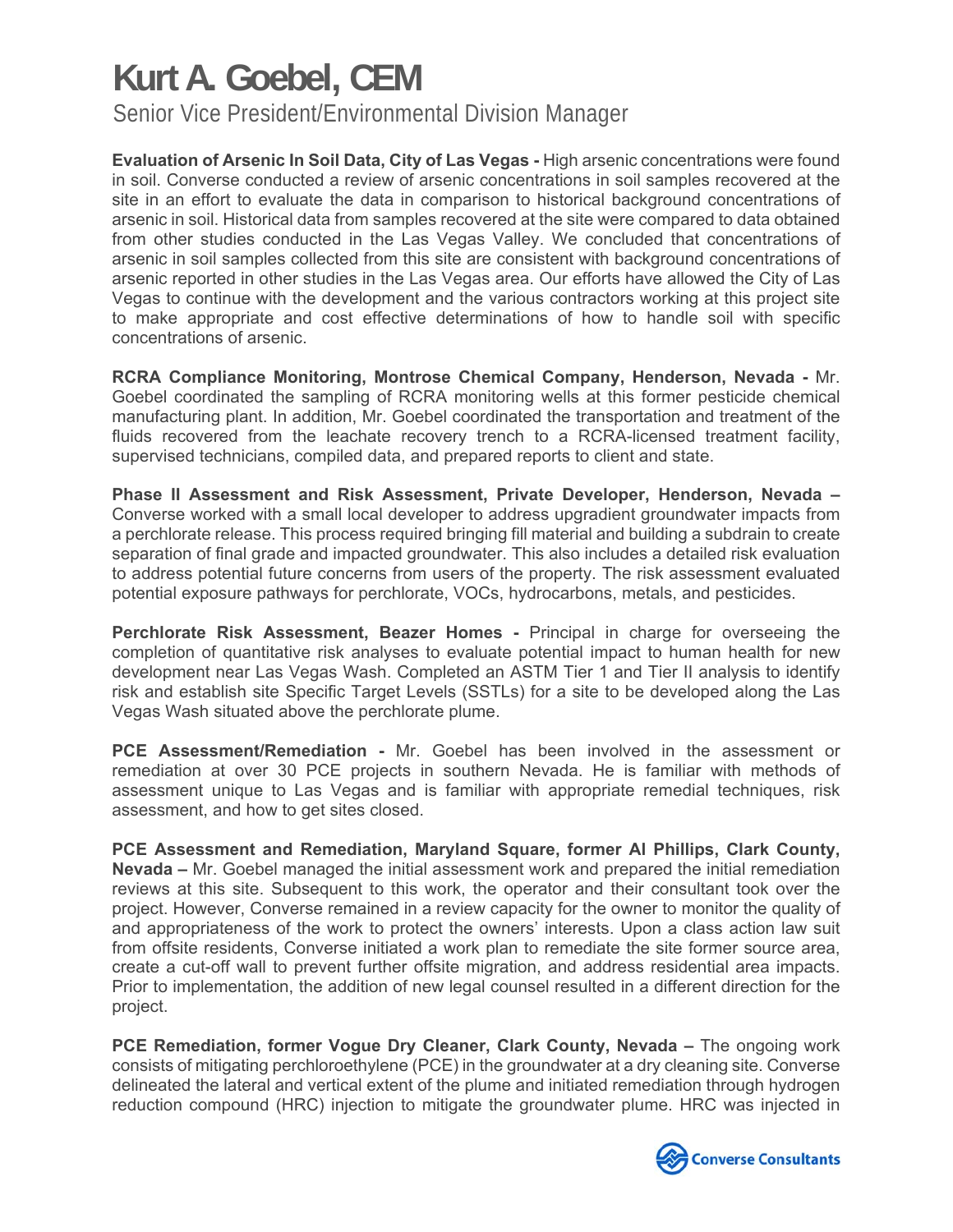Senior Vice President/Environmental Division Manager

several locations to reduce groundwater concentrations. Source reduction of source area soils is now commencing.

**PCE Assessment and Remediation, Meadows Cleaners, Clark County, Nevada –** The project consisted of mitigating perchloroethylene (PCE) in the groundwater at a dry cleaning site that is located up gradient of the original Las Vegas groundwater well field. Converse delineated the extent of the plume (500+ feet) and initiated an ozone air sparging system to mitigate the plume. Mr. Goebel oversaw the remediation phase of this C-sparging groundwater remediation site.

**PCE Dry Cleaning Mitigation, former Dr Clean Las Vegas, Nevada -** Mr. Goebel coordinated fieldwork for delineation and mitigation of dry cleaning chemicals at a dry cleaning site located up gradient of a shopping center. This work included soil borings to assess soil plume delineation and Geoprobe, and conventional wells to assess groundwater impacts. Remediation consisted of over purge and vapor extraction. Mr. Goebel also managed the contract, compiled data, supervised technicians, and prepared reports to the client and state.

**PCE Dry Cleaning Mitigation, Paradise Gardens, LLC, Las Vegas, Nevada -** Converse conducted site characterization activities related to a release of PCE from a dry cleaning facility. Work included installation and sampling of monitoring wells, aquifer testing, design of a remedial alternative and preparation of a corrective action plan, which was approved by NDEP State of Nevada. Remedial efforts consisted of the injection of Hydrogen Release Compound (HRC). HRC is a product that enhances the in-situ biodegradation of chlorinated compounds. Naturally occurring microorganisms use hydrogen to progressively remove chlorine atoms from chlorinated compounds such as PCE. HRC provides a slow release of lactic acid to support anaerobic microbial activity and produce hydrogen. Converse is working on a risk assessment in an effort to establish acceptable site specific target levels for contaminants of concern.

**PCE Remediation, Rite Aid, formerly Thrifty Payless -** Mr. Goebel managed the air sparging remediation of perchloroethylene (PCE) resulting from a former dry cleaning operation at this site. The system consisted of in-situ air sparging and vapor extraction. The site achieved a 90% reduction of PCE concentrations before the client sold the property.

**PCE Remediation, Former Maple Cleaners, Clark County, Nevada – This project consisted of** completing the initial assessment work. Subsequently, soil vapor extraction was implemented to mitigate the soil impacts and groundwater plume. Converse was successfully able to close the site.

**PCE Assessment, former Swiss Cleaners, Clark County, Nevada – The site work consisted** of assessing the extent of offsite impacts in groundwater. This property is being reviewed by the City for possible redevelopment. Converse was successfully able to close the site.

**PCE Assessment, Caprock Michigan Paseo Plaza LLC, Clark County, Nevada - This project** consisted of completing Phase II assessment work to delineate the extent of the groundwater plume. Ultimately, Converse was able to complete a risk assessment and demonstrate the site concentrations were below a site specific target level approved by NDEP. The site was subsequently closed.

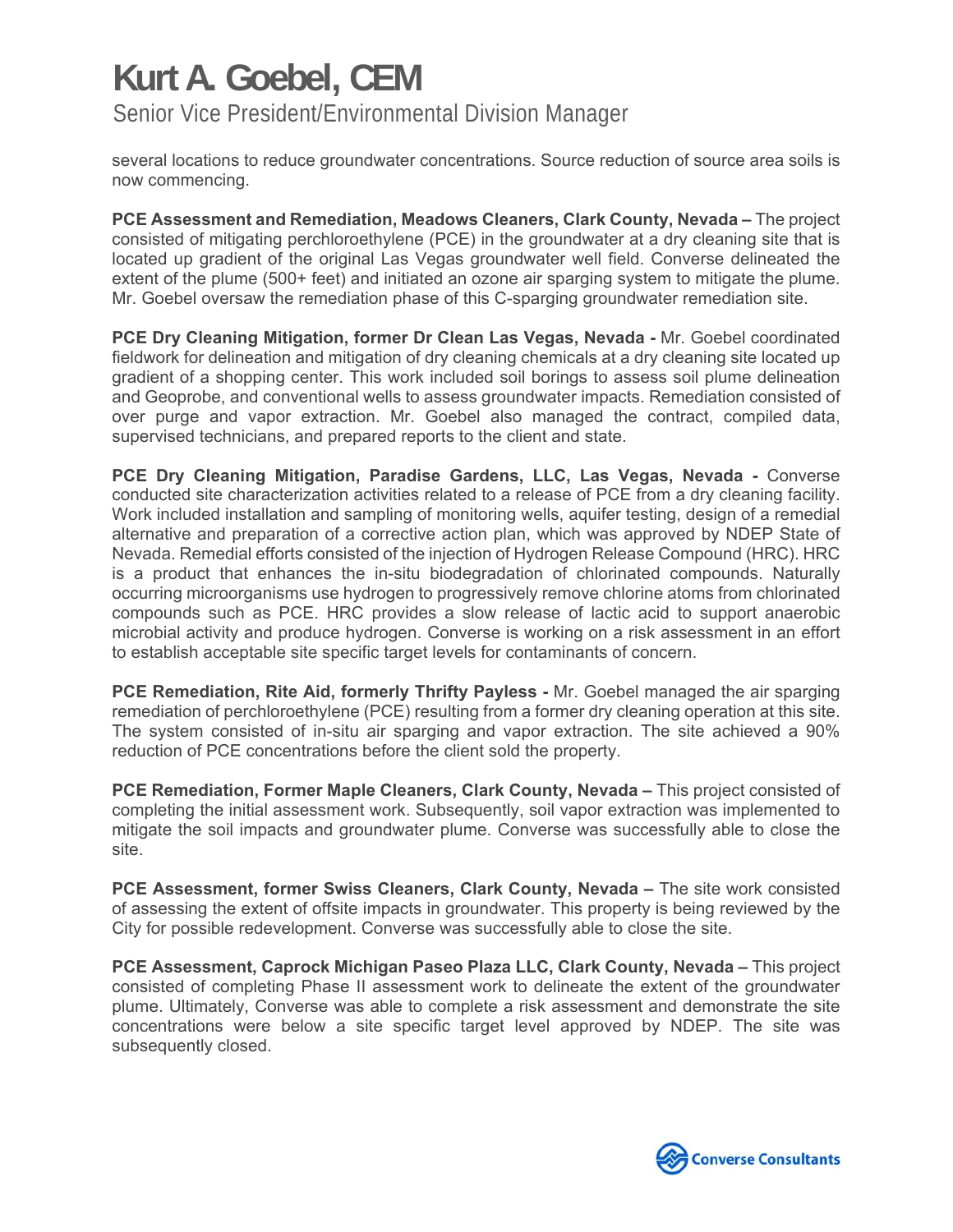Senior Vice President/Environmental Division Manager

**Solvent Remediation, Clark County School District, Clark County, Nevada -** Mr. Goebel supervised a subsurface geophysical survey for roadway improvements along Rochelle Avenue. In addition, Mr. Goebel supervised the installation of monitoring wells, the PCE/TCE groundwater remediation system, designed the groundwater remediation system, supervised the preparation of architectural specifications for the installation of the groundwater remediation system, and reviewed reports.

**PCE and Hydrocarbon Remediation, Harrah's Las Vegas Casino -** Mr. Goebel was the supervisor for work conducted to investigate the source of hydrocarbons and solvents, including PCE in the groundwater. Hydrocarbons and solvents were encountered during dewatering activities for the sub-road entrance into Harrah's. Mr. Goebel oversaw the design of the treatment system for the site. This included sizing the carbon vessels and assessing the aquifer properties.

**TCE Assessment, Las Vegas Convention Center South Hall Expansion -** During construction of a major south expansion of the existing facility, Mr. Goebel assisted in dewatering treatment, which was required in an area documented to contain Trichloroethylene (TCE) and high nitrate values. He provided permitting assistance, regulatory interfacing, and construction dewatering treatment of TCE for this expansion project. The treatment system consisted of reusing the water for beneficial use (dust control).

**PCE and Hydrocarbon Remediation, Bridger & 4th Street Project -** Mr. Goebel was the supervisor for work to conduct construction dewatering and implement subsequent carbon treatment for PCE and hydrocarbons in shallow groundwater. Mr. Goebel oversaw the design of the treatment system for the site. This included sizing the carbon vessels and assessing the aquifer properties.

**TCE Assessment and Mitigation, Desert Inn Arterial -** Mr. Goebel was the supervisor for work conducted to mitigate TCE in the groundwater. TCE was encountered during dewatering activities. Mr. Goebel oversaw the design of the treatment system for the site. This included sizing the carbon vessels and assessing the aquifer properties. He also provided regulatory interfacing to acquire the NPDES permit. Due to the expense of treating Nitrate concentrations, he assisted in acquiring a temporary permit from the Clark County Sanitation District to discharge TCE treated water to their sewer system.

**Various PCE Assessments, NDEP -** Managed State environmental mitigation, assessment, and remediation contract for the state of Nevada. Contract was for one million over a two-year period. The contract included investigating numerous DNAPL sites (mostly dry cleaners) where an owner was not responsive.

### **RCRA Hazardous Waste Mitigation and Response Mitigation**

**Waste Management, Clark County School District -** Managed hazardous waste assessment for County school district. When several drums of waste were inappropriately deemed hazardous, the State issued a Warning Letter and a Finding of Alleged Violation was likely to be issued. We more accurately characterized the waste and the issue was resolved.

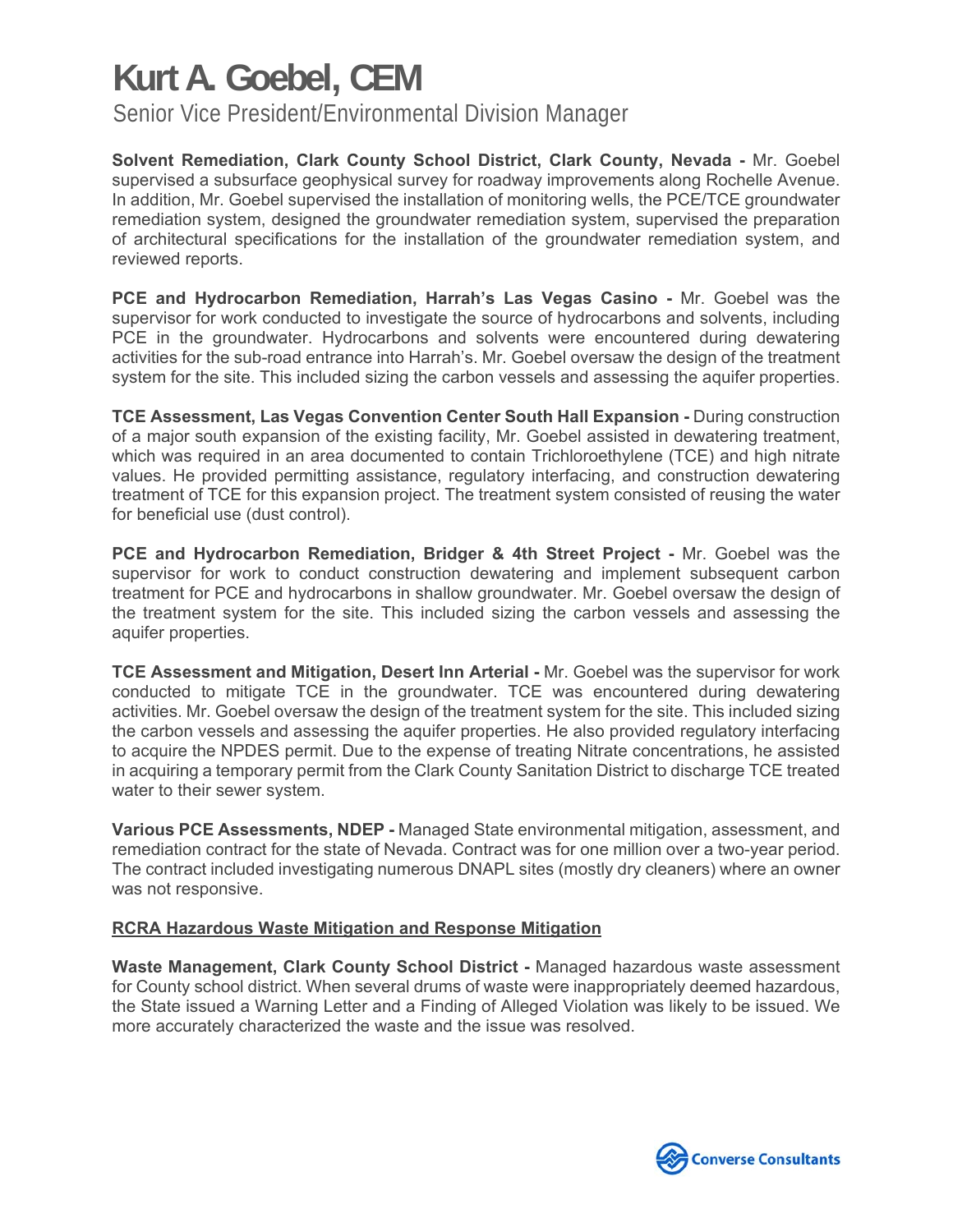Senior Vice President/Environmental Division Manager

**Leachate Assessment, Montrose Chemical -** After closure of two RCRA ponds, Mr. Goebel managed the sampling of four groundwater monitoring compliance wells for the RCRA facility. Work also included pumping leachate solution from a recovery trench installed downgradient of the former ponds.

**Waste Assessment, Clark County Real Property -** Before widening of a county road, a waste leach pit was reported and investigated. After hand auguring to sample and characterize the waste, work consisted of coordinating the excavation, transportation, and disposal of hazardous waste soil. Subsequent work consisted of designing and implementing a groundwater remediation system to remediate the impacted groundwater.

**Hazardous Waste Compliance, Former Debbie Reynolds Casino -** After painted furniture was washed and stripped using methylene chloride (solvent) and discharged into a grease trap (sanitary sewer), Mr. Goebel coordinated a hazardous waste contractor to enter the tank and remove the grease sludge in full level B protection. The waste was pumped out for disposal and the tank was re-sampled.

**Hazardous/Regulated Materials/Waste Release Response, Pardee Homes -** Converse manages regulated materials at Pardee sites throughout Clark County. When an incident occurs, Pardee personnel contact Converse to respond. Converse staff mobilizes to the incident location, secures the scene, designs a clean-up method, addresses any items that require immediate attention and ultimately implements the clean-up. Converse also tracks the various aspects of the project from manifesting (as necessary), entering information into an internal database, reporting of the incident to applicable agencies, etc. Our efforts help Pardee to provide their future/existing residents with property that is not environmentally impacted.

**Union Pacific Railroad Train Derailment, PSC Environmental Services -** The project consisted of emergency response services to a Union Pacific Railroad (UPRR) train derailment adjacent to the Meadow Valley Wash to the north of Caliente, Nevada. Several of the derailed train cars contained lime. Converse collected daily surface water samples at three separate locations upstream and downstream of the derailed train. Samples were collected for nine consecutive days and samples were analyzed by the laboratory on a rush basis. Converse submitted a report documenting the findings to PSC, who subsequently submitted the report to UPRR and the Nevada Division of Environmental Protection. Our rapid response aided in accident clean-up efforts such that the tracks could be re-opened.

### **Asbestos**

**Pre-Demolition Hazardous Building Material Surveys, City of North Las Vegas, NV -** The Buena Vista Springs I apartment complex consisted of 54 two-story apartment buildings encompassing approximately 249,203 square feet. The Buena Vista Springs II apartment complex consisted of 18 two-story buildings, encompassing approximately 65,988 square feet. Mr. Goebel was the contract manager for this project which included a pre demolition survey, preparation of abatement specs, and 3rd party oversight during demolition for asbestos, lead, PCB, mercury, and CFC refrigerant materials.

**Pre-Demolition Hazardous Building Material Surveys, Clark County, NV -** The University Medical Center Apartment complex was built in 1972 and consisted of five separate buildings. The total combined square footage of the apartment complex units is approximately 15,000

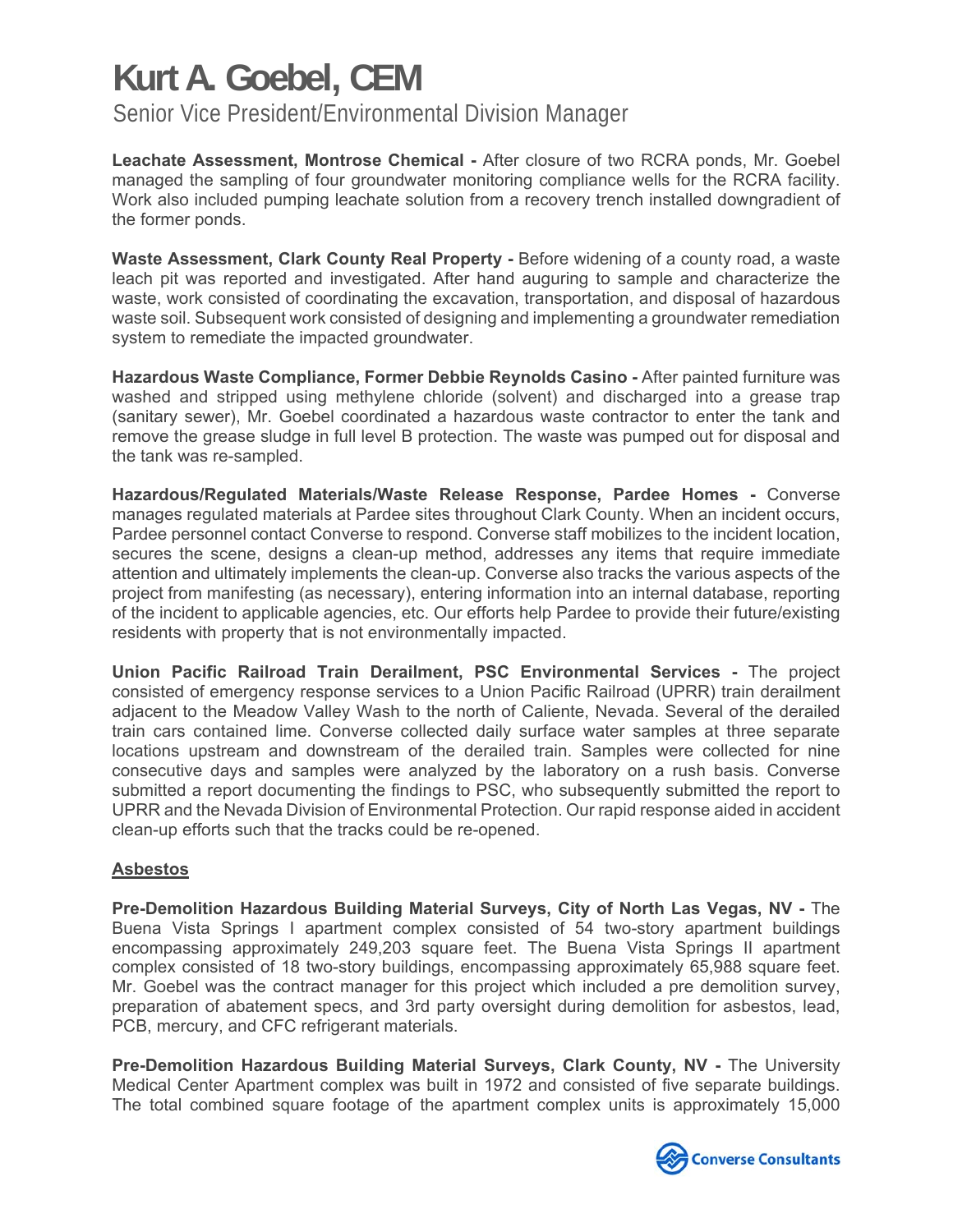Senior Vice President/Environmental Division Manager

square feet. Our services included a visual inspection, bulk sample collection and laboratory analysis of homogenous areas of building materials, conducted to identify the presence or absence of asbestos and lead. It also included a visual inspection for other hazardous materials including mercury containing fluorescent lighting, polychlorinated biphenyl (PCB) containing light ballasts, mercury containing thermostats and switches, radioactive material containing smoke detectors, and chlorofluorocarbon (CFC) refrigerants in air conditioner units.

**HBMS Survey, City of Las Vegas, NV -** Converse completed a Rehabilitation Hazardous Building Materials Survey for the Westside School in Las Vegas, Nevada. This HBMS covered asbestos, lead containing materials, and other hazardous building materials. The purpose of the HBMS is to help the City of Las Vegas to comply with EPA and OSHA regulations for renovation of the structures at the site.

**Pre-Demolition Asbestos & Lead Surveys and 3rd Party Oversight, Project NEON, NDOT –**  Project NEON is a freeway widening project near a major freeway intersection in Las Vegas. The widening project required the acquisition of numerous commercial businesses. Our services included a visual inspection, bulk sample collection and laboratory analysis of homogenous areas of building materials, conducted to identify the presence or absence of asbestos and lead. We also completed preparation of abatement specs and 3rd party oversight during demolition for asbestos and lead.

**Asbestos Surveys, Boyd School of Law UNLV, Las Vegas, Nevada -** Mr. Goebel was Principal-in-Charge for several renovation phases of work conducting asbestos surveys and asbestos abatement specifications. Converse performed a complete asbestos survey of the former UNLV library. The two buildings involved were renovated for the Proposed Boyd School of Law. As part of our services to the State Board of Public Works, Converse provided asbestos abatement specifications for the abatement project. Converse also provided project monitoring during abatement activities and for emergency response actions at the site.

**Asbestos Surveys, Caesars Palace Hotel & Casino, Las Vegas, Nevada -** Mr. Goebel was Principal-in-Charge for several phases of work conducting asbestos surveys and asbestos abatement specifications. Converse performed a complete asbestos survey of the Caesar's Palace complex. As part of our services to Caesar's Palace, Converse has provided asbestos abatement specifications for numerous asbestos abatement projects. Converse also provided project monitoring during abatement activities and for emergency response actions at the site.

**Asbestos Surveys, Clark County Real Property Management, Clark County, Nevada -** Mr. Goebel was Principal-in-Charge for several phases of work conducting asbestos surveys and asbestos abatement specifications. His work included consultation for exposure liability and air monitoring issues. Converse is in the process of providing a general Operation and Maintenance Program (O&M) for all Clark County buildings containing asbestos materials. The purpose of an O&M plan is to provide a safe work place and control the release of asbestos fibers until the asbestos-containing material in the buildings are abated through renovation or demolition activities. In addition, as part of our contract with Clark County General Services, Converse provides consultation, building surveys, and air monitoring during periods of renovation and demolition of Clark County buildings.

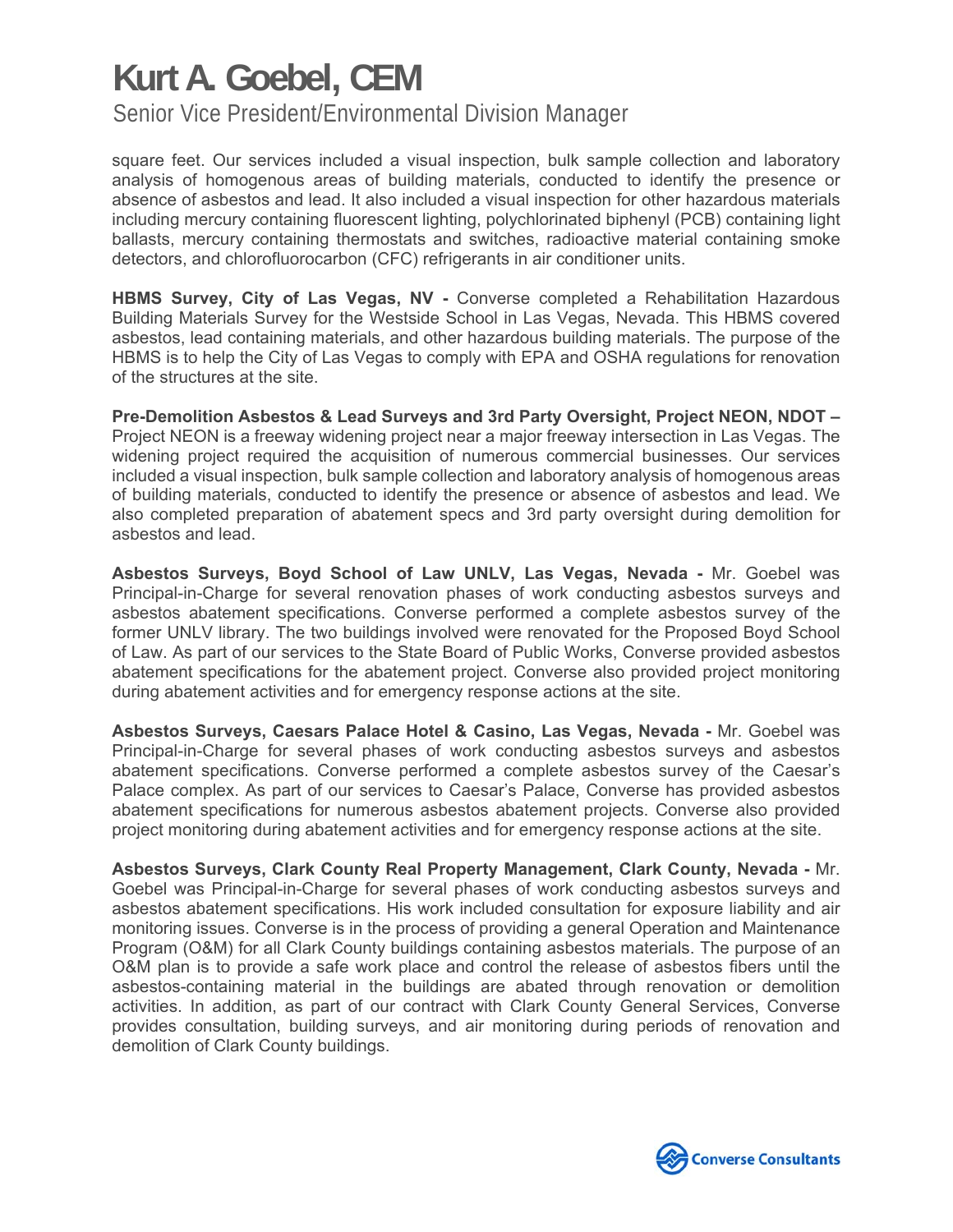Senior Vice President/Environmental Division Manager

**Specification Review, Clark County Regional Justice Center, Clark County, Nevada -** Mr. Goebel was Principal-in-Charge for several phases of work that included conducting asbestos surveys and asbestos abatement specifications for several buildings related to the Regional Justice Center. Converse performed a complete asbestos survey of the approximately 19 buildings on three blocks in downtown Las Vegas to be replaced as part of the construction of the new Regional Justice Center. Converse also provided asbestos abatement specifications and project monitoring.

**Caesars Palace Hotel & Casino (Desert Palace), 3570 Las Vegas Boulevard South, Las Vegas, Nevada -** Mr. Goebel was Principal-in-Charge for several phases of work conducting asbestos surveys and asbestos abatement specifications. Converse performed a complete asbestos survey of the Caesar's Palace complex. As part of our services to Caesar's Palace, Converse has provided asbestos abatement specifications for numerous asbestos abatement projects. Converse also provided project monitoring during abatement activities and for emergency response actions at the site.

**El Mirador Motel, Asbestos Perimeter Air Monitoring, Las Vegas, NV –** Converse conducted perimeter air monitoring during the demolition of the El Mirador Motel, located at 2310 S. Las Vegas Boulevard, Las Vegas, Nevada. Converse performed the following tasks for this project: performed visual clearance and collected air samples during demolition activities, submitted area air samples to a certified laboratory for phase contrast microscopy (PCM) analysis, and prepared a letter report at the conclusion of the project compiling the laboratory data documenting work activities at the project site. An asbestos survey and a final visual inspection were also performed by Converse for this project.

**East Sahara DMV, Final Visual Inspections and Air Testing, Las Vegas, NV** – Converse conducted asbestos visual inspections and final clearance air testing in multiple areas at the East Sahara DMV location, located at 2621 E. Sahara Avenue, Las Vegas, Nevada. Converse performed a visual inspection of each area after the abatement contractor performed the abatement activities, collected air samples in the containment areas for submission to the laboratory for analysis, and provided clearance letters containing the results for each area tested.

**Donovan DMV, Final Visual Inspections and Air Testing, Las Vegas, NV –** Converse conducted asbestos visual inspections and final clearance air testing in multiple areas at the Donovan DMV location, located at 4110 Donovan Way, Las Vegas, Nevada. Converse performed a visual inspection of each area after the abatement contractor performed the abatement activities, collected air samples in the containment areas for submission to the laboratory for analysis, and provided clearance letters containing the results for each area tested.

**939 East Flamingo Road, Final Visual Inspections and Air Testing, Las Vegas, NV -**  Converse conducted asbestos visual inspections and final clearance air testing in multiple units of this apartment complex located at 939 E. Flamingo Road, Las Vegas, NV. Converse performed a visual inspection of each unit after the abatement contractor performed the abatement activities, collected air samples in the containment areas for submission to the laboratory for analysis, and provided clearance letters containing the results for each unit tested.

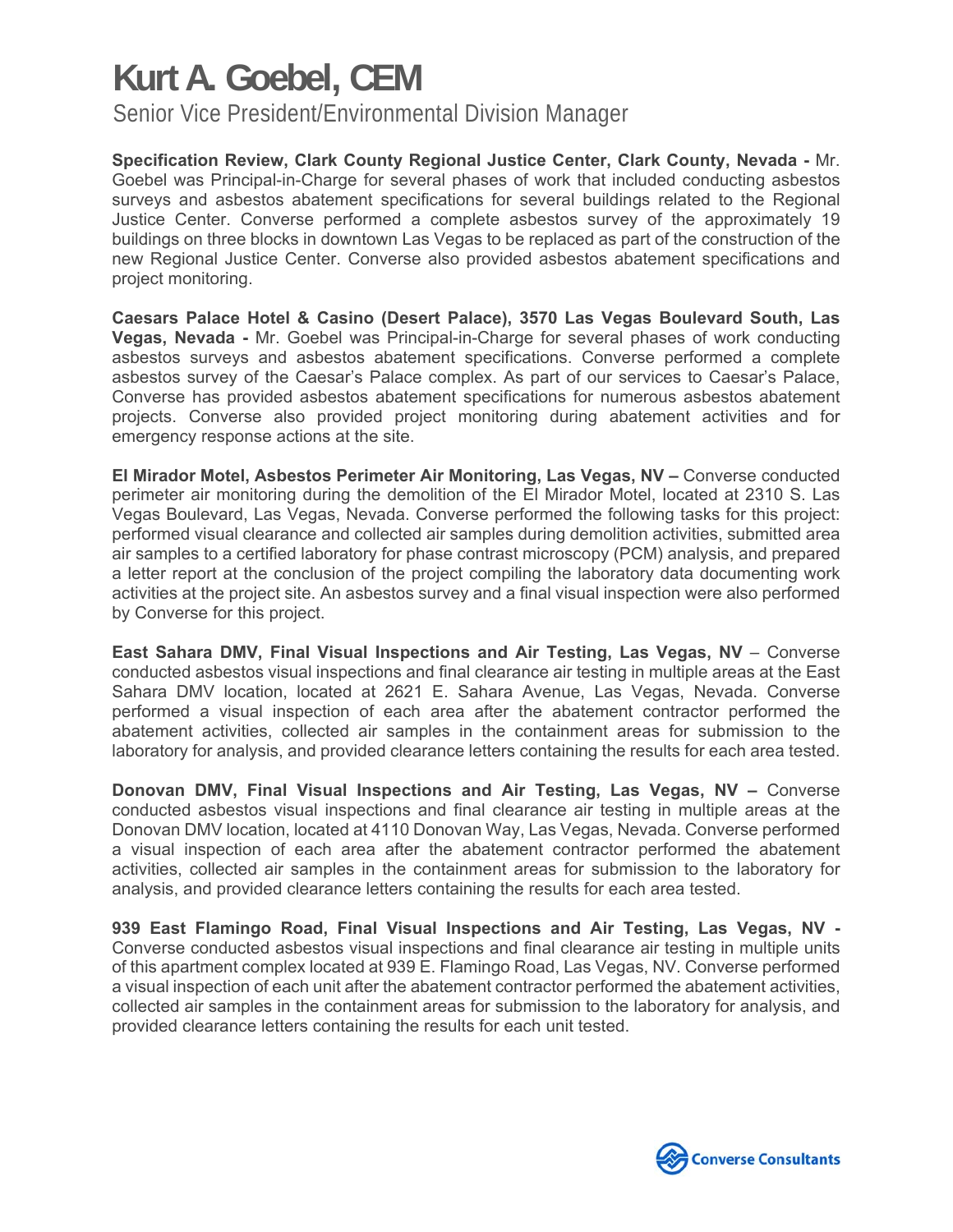Senior Vice President/Environmental Division Manager

### **Air Quality**

**USGBC LEED Certification Environmental Quality Services, Tiberti Whiting-Turner Joint Venture** - Converse has been providing consulting services regarding the environmental quality requirements of the US Green Building Council's Leadership in Energy and Environmental Design rating system. The Springs Preserve is pursuing the Platinum rating. Converse has performed indoor air testing and assisted with bulk sampling for VOCs to help identify and correct problems encountered.

**Various Indoor Air Quality Surveys, Clark County Risk Management -** Converse has provided numerous mold, asbestos, lead paint, and indoor air quality surveys for Clark County, including fungal assessments at a variety of locations consistently for the past ten years.

**Industrial Hygiene Services, Tronox, formerly Kerr McGee Chemical -** Converse has been providing industrial hygiene assessment services for a manganese (and other chemicals) manufacturer for more than ten years. Assessments include metal, acid gas, noise, and various other hazardous material exposures.

**Dust Control Management, Pardee Homes -** Converse provided environmental management services for the construction industry. Services included designing and operating a management system to comply with Clark County Air Quality Regulations. Tasks included compliance status review, dust monitoring, regulatory coordination, negotiation, reporting, permitting, corporate reporting, corrective action, and process improvement. Through our constant efforts, we were able to help avoid Corrective Action Orders (CAO) being issued, but also kept CAOs from elevating to Notice of Violation (NOV) status.

**Air Quality Permitting, Clark County Department of Aviation -** McCarran International Airport is the primary airport serving visitors to the greater Las Vegas metropolitan area. Sources of regulated air pollutants located at the facility include boilers, cooling towers, diesel powered emergency generators, a "paint booth", and an aboveground storage tank. New emission units include three boilers and four new cooling towers. Converse prepared the application package, which included an emissions inventory (developed by Converse), an analysis of Best Available Control Technology for the new equipment, calculations of potential to emit regulated air pollutants, applicable forms and manufacturer's information. Over 80 pieces of equipment that are considered categorically exempt were included in the emissions inventory as required by the Department of Air Quality and Environmental Management. By our prompt response to this work, Converse was able to help the Department of Aviation avoid any penalties.

**Dust Compliance and Monitoring, Private Developer, Clark County, Nevada –** Converse worked with a national developer to change their dust compliance issues into a model program for the County. Our client has received a letter of recognition and an award. Our work included establishing a strict compliance program and providing dust monitors to work with our client's field staff and contractors.

**Fire Department Hazardous Materials Permit and Safety Audit, Venetian -** Converse performed a hazardous materials and safety audit of the Venetian Flight Hangar facility located at McCarran Airport. Converse prepared the Hazardous Materials permit application, as well as applications for Hangar Operations and the use of oxygen. In addition, a safety audit was conducted to assure compliance with OSHA and EPA regulations.

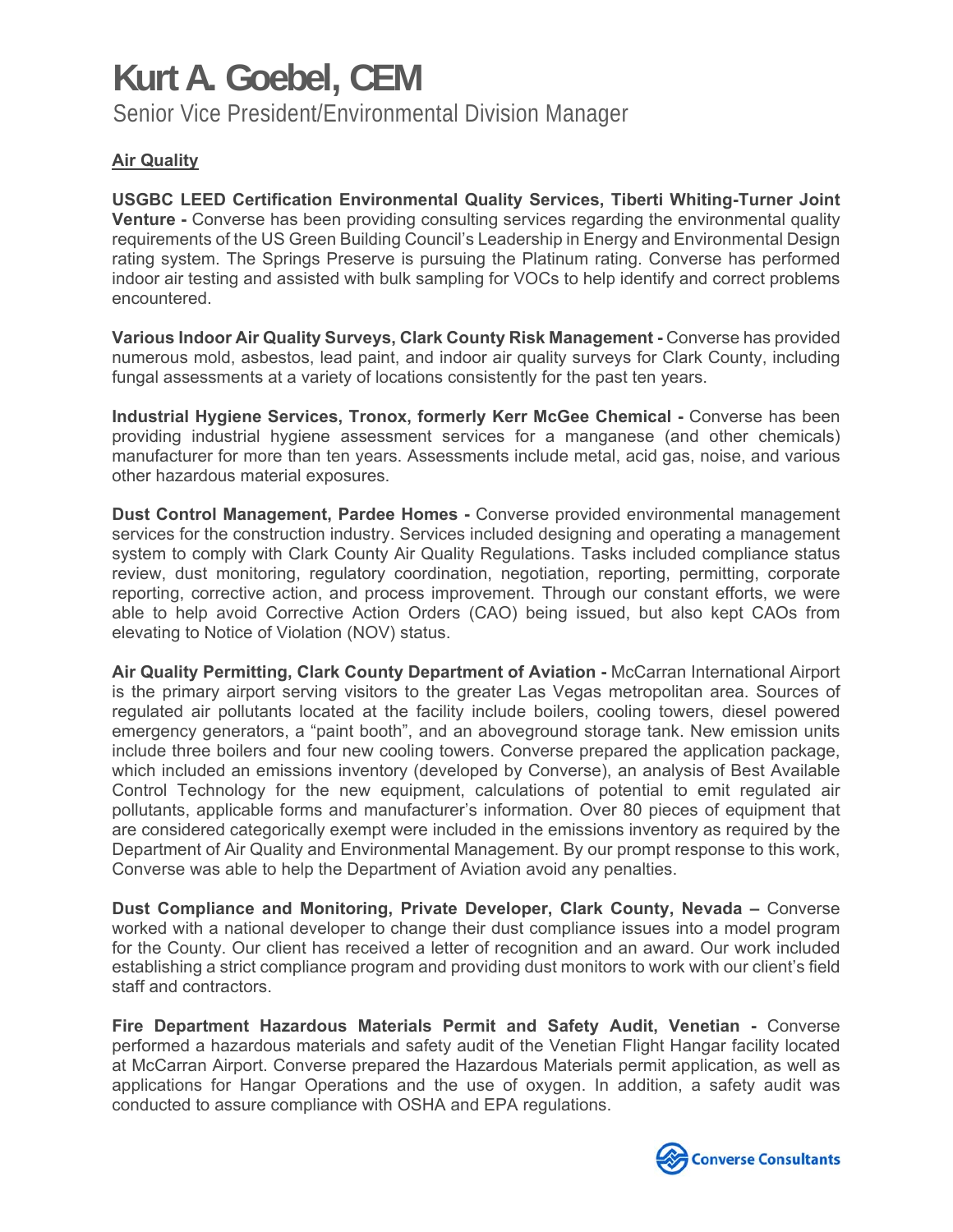### **Kurt A. Goebel, CEM**  Senior Vice President/Environmental Division Manager

#### **Regulatory Compliance**

**Evaluation of Fire Protection Re-Use Water System, Reliant Energy, Primm, Nevada –** As Environmental Division Manager, Mr. Goebel supervised work conducted at this site, which included researching analytical methods, assessing human health risks, reviewing treatment standards for potable versus wastewater, sampling treated water, reviewing the process, and preparing the report, which will be used to establish future protocols. Converse conducted evaluation of water quality standards and history of re-use water systems as it relates to risks to fire fighters. This includes water quality testing, engineering design review, risk assessment reviews, reporting, and public presentations.

**Risk Assessment Review, Clark County Detention Center, Clark County Real Property Management –** Mr. Goebel oversaw the completion of soil sampling in accordance with an Environmental Stewardship Plan at the Clark County Shooting Complex. Work included collecting surface soil samples throughout the Complex for pH analysis. Converse staff conducted soil sampling activities for a total of 36 surface soil samples at the Shotgun Center, Public Rifle/Pistol Center, and Education Center. In each defined area, soil was collected from the top 1-2 inches at 10 discrete locations.

**Risk Assessment Review, Clark County Detention Center, Clark County Real Property Management -** The project involved conducting an in depth review of historical analytical data and a risk assessment conducted by others. Additional responses and collection of data was recommended pertaining to groundwater impacts along with vapor intrusion recommendations for the subject property. Through our efforts, we assisted the County in creating a better understanding of the possible health risks to the inmates along with Clark County Employees.

**Compliance Audits, Howard Hughes Corporation -** Provided tenant reviews for several property owners who had concerns regarding new tenant liability. The audits included researching tenant regulatory history, proposed operational issues, and permit requirements.

**Risk Assessment, Indian Health Services -** Prepared risk analysis for a remote Indian Health Services hospital site that was impacted by hydrocarbons. The risk analysis work included analyzing soil gas results, ambient air results, and groundwater results. The risk analysis report was prepared for EPA Region IX and discussed potential air exposure, soil exposure, and groundwater exposure using OSHA standards and the ASTM Risk based Corrective Action Standard.

**Drug Lab Remediation, Mohave County -** Supervised a crew during removal and sampling of the interior of a cabin. The cabins were owned by a county agency. The interior was being removed because the cabin had been used as a drug lab.

**Compliance Audit, Friendly Ford -** Conducted a compliance audit for an automobile dealership. Work included identifying potential waste issues and management practices that would be considered a liability.

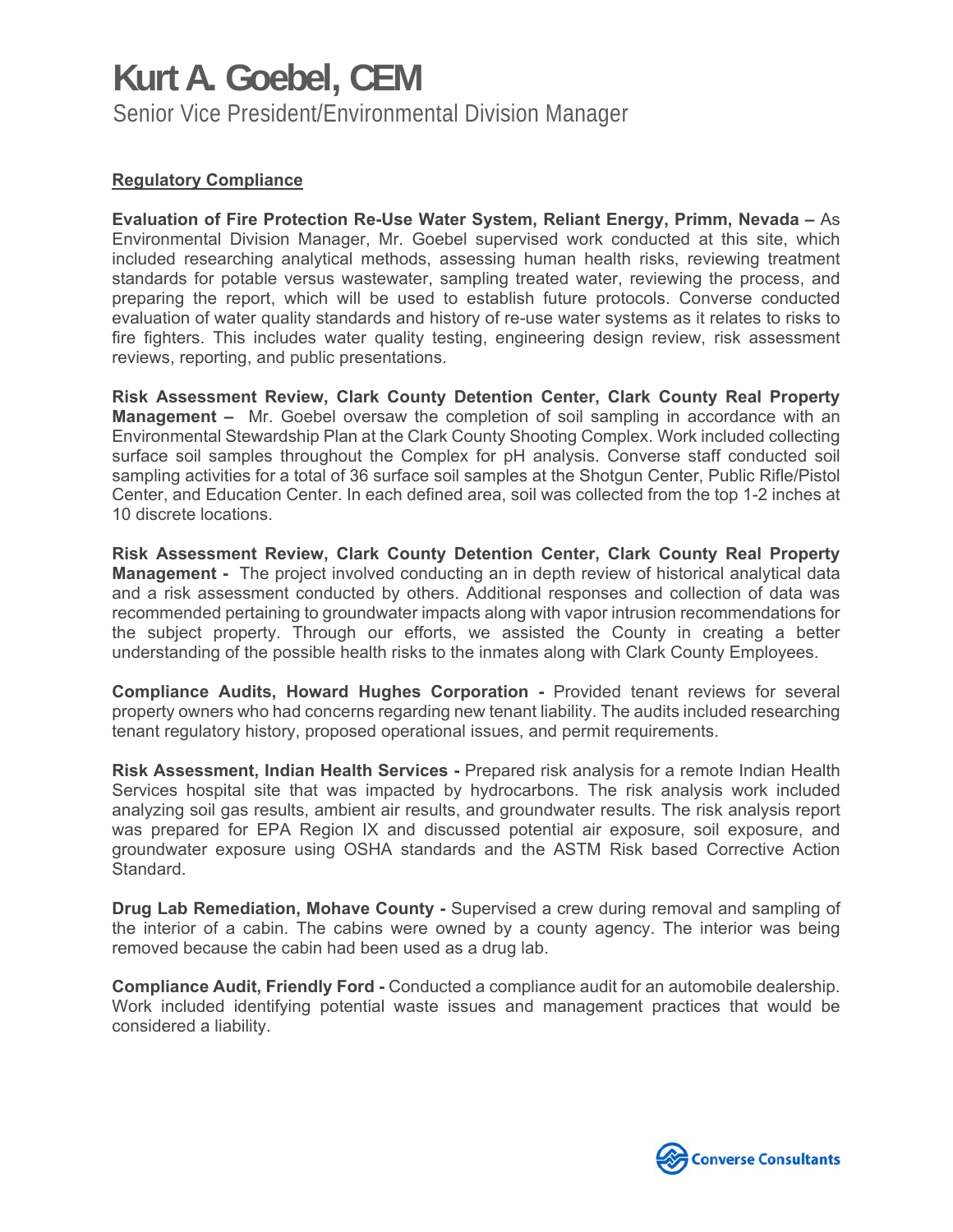Senior Vice President/Environmental Division Manager

**AST Installation Specification, Clark County Department of Aviation -** Prepared technical specifications for several aspects of work, including tank installation, tank removal, and remediation systems installation. The specifications were performed in accordance with the AIA standard for a county agency.

**RCRA Compliance Audits, Dermody Properties -** Mr. Goebel completed several RCRA audits for this commercial developer to assess their tenant's activities. These audits included assessing various aspects of RCRA compliance, including labeling, manifesting, storage, handling and disposal. It also included assessing a wide array of hazardous waste streams.

**Industrial Plant -** Mr. Goebel performed a RCRA audit of this confidential client to assess RCRA compliance. The audits included assessing various aspects of RCRA compliance, including labeling, manifesting, storage, handling, and disposal.

**Waste Management, Clark County School District -** Mr. Goebel managed hazardous waste assessment for the County school district when several drums of waste were inappropriately deemed hazardous. The State issued a Warning Letter and a Finding of Alleged Violation (FOAV) was pending to be issued. We requested enough time to more accurately characterize the waste and were able to demonstrate that the waste was not hazardous.

**Monitoring Well Sampling Compliance, Montrose Chemical -** After closure of two RCRA ponds, Mr. Goebel managed the sampling of four groundwater monitoring compliance wells for the RCRA facility. Work also included pumping leachate solution from a recovery trench installed downgradient of the former ponds and coordinating the proper transportation and disposal of the hazardous waste stream.

**Unpermitted Discharge, Clark County School District, Clark County, Nevada -** A subsurface geophysical survey was completed for roadway improvements along Rochelle Avenue. After hand auguring to sample and characterize the waste, work consisted of coordinating the excavation, transportation, and disposal of hazardous waste soil. Mr. Goebel supervised the installation of monitoring wells, the groundwater remediation system, designed the groundwater remediation system, supervised the preparation of architectural specifications for the installation of the groundwater remediation system, and reviewed reports.

**Nevada Division of Environmental Protection, Bureau of Corrective Action -** Mr. Goebel managed the environmental mitigation, assessment, and remediation (EMAR) contract with the State. The contract was for sites with non-responsive responsible parties who are involved in legal action.

**CAPP Audit, NV Energy -** Mr. Goebel coordinated qualified staff to complete a Chemical Accident Protection Plan (CAPP) audit for the Silverhawk energy plant near Apex, Nevada. The review was performed to provide an internal review of the program to assess compliance. Our review was based on field observations at the site. To facilitate the review, the Converse team used the form Verification of Compliance Audits Program, Nevada Division of Environmental Protection, Chemical Accident Prevention Program Element Audit Checklist.

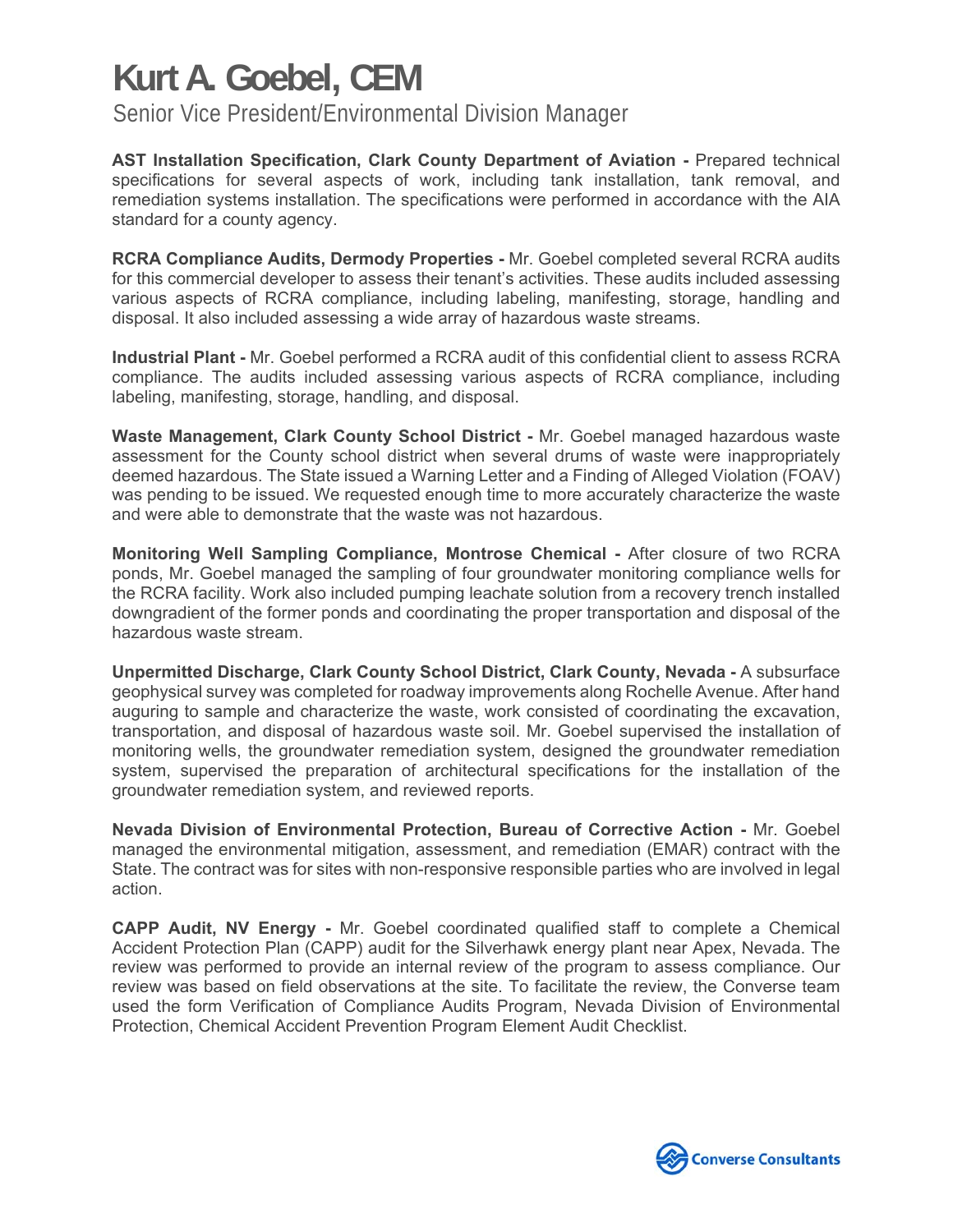Senior Vice President/Environmental Division Manager

### **Brownfields**

**Victorian Square Brownfields Reuse, Sparks, Nevada -** Mr. Goebel was the contract manager during a Brownfields cleanup and reuse for downtown redevelopment. This is a major redevelopment area for the city of Sparks and includes the historical business district. The City was incorporated in 1905 and was developed to meet the needs of the railroad. Many of the historical businesses have contributed to the environmental concerns that have been identified in the area. Mr. Goebel assisted the city in evaluating properties to purchase by way of reviewing 25 Phase Is. Properties included historic casinos, dry cleaners, and other retail shops that used UST for heating oil.

**Mineral County Brownfields Assessments, Hawthorne, Nevada -** Mr. Goebel was the contract manager during an EPA Brownfields grant for hazardous material and petroleum. Under this program, Mr. Goebel oversaw 35 Phase I and 15 Phase IIs for prioritized properties within Mineral County. To assist with the potential land reuse development of these properties, Converse provided GIS support to land designated for sale and reuse. GIS includes creating a Geodatabase that has the ability to be linked to a GIS map for the properties within the study area. The purpose of the database is to maintain a user friendly electronic system for managing Brownfield sites.

**City of Grass Valley Brownfields Assessment Grant, Grass Valley, CA -** Mr. Goebel was the contract manager during an EPA Brownfields grant for the City of Grass Valley Community-wide EPA Brownfields Grand program. Under the grant the community is required to perform Phase I and Phase II investigations. This included developing a Quality Assurance Project Plan (QAPP) and Field Sampling Plans (FSP) for EPA's approval. These investigations were performed under the oversight of Mr. Goebel. Numerous parcels have completed Phase I and Phase II investigations.

**Lyon County Brownfield Collation Assessment Grant, Lyon County, NV -** Mr. Goebel was the contract manager during an EPA Brownfields coalition grant for the communities of Yerington, Fernley, and Lyon County. Under the grant, the community is required to conduct public outreach, develop a site inventory, prepare a Quality Assurance Project Plan (QAPP), perform Phase I and Phase II investigations, and develop clean up and reuse strategies. Mr. Goebel coordinated resources to facilitate community interest to make this grant viable.

**Northern Nevada Development Authority Brownfields Coalition Community Wide Assessment Grant, Carson City and Douglas County, NV -** In early 2018, Converse was retained by the NNDA to conduct work under its Brownfields Community-Wide Site Assessment grant for properties in Douglas County and Carson City. Work underway includes completing 20 ESAs, 10 Phase II ESAs, 5 Analysis of Brownfields Cleanup Alternatives (ABCAs), and 5 Reuse Plans. One unique element that we are working on is that we are leveraging our contacts to promote redevelopment in challenging areas within Douglas County. We have already completed a certified site package for Bentley properties to help facilitate and open possible new developments. In addition to completing this high priority certified site package, we have already completed 11 EPA-approved Phase I ESAs and are currently working on 2 more Phase Is and a Phase II ESA. Also, we have completed an EPA approved Quality Assurance Plan, 4 Brownfields Fact Sheets, weighted Site Ranking Criteria, a Community Outreach and Involvement Plan, and completed Area Wide Plans for both Carson City and Douglas County.

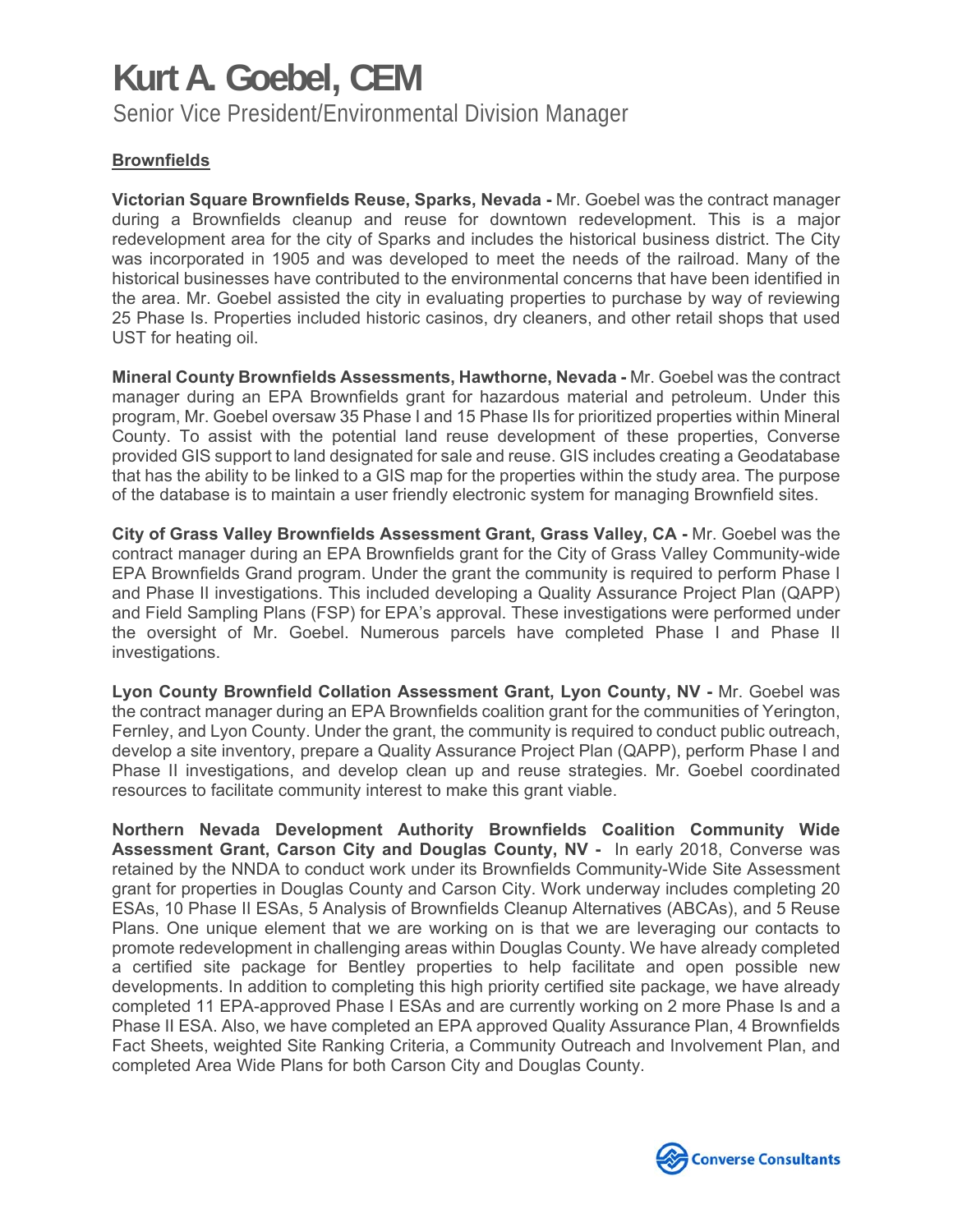Senior Vice President/Environmental Division Manager

### **Environmental Assessments**

**Environmental Assessment, NV Energy –** Mr. Goebel scoped and coordinated work required for an Environmental Assessment (EA). The EA was required by the BLM for water rights land acquisition. The EA required addressing numerous facets, including biology, archaeology, mining, environmental justice, visual, water resources, geotechnical, air quality, and socio-economic factors. The EA included several separate sites within one valley. The EA was submitted to meet the requirements of the BLM.

**Hidden Valley Environmental Assessment, Hidden Valley, Nevada -** Mr. Goebel coordinated work for an Environmental Assessment (EA) in accordance with BLM requirements. The EA was required for siting water resource wells for the Harry Allen Power Station. The EA included evaluating cultural resources, endangered plants and animals, mining, geology, water resources, air quality, environmental justice, socio-economic resources and visual resources.

**Environmental Assessment (Nevada Power Company) -** The work consisted of completing an Environmental Assessment (EA) in accordance with BLM requirements. The EA is required for siting water resource wells for the Ely Energy Center. The EA included evaluating cultural resources, endangered plants and animals, mining, geology, water resources, air quality, environmental justice, socio-economic resources, and visual resources. Our work helped ensure NPC is able to serve Clark County's energy needs.

### **Risk Assessment**

**Risk Analysis for Development of Former UPRR Site, Las Vegas, Nevada -** Converse completed a qualitative and quantitative risk analysis for the 61-acre parcel formerly operated by Union Pacific, which is now owned by the City of Las Vegas. We completed a comprehensive risk analysis that identified areas of concern, potential of encountering contamination, free product, dissolved product, and reviewed the agreement between the former owners and Union Pacific to identify potential issues. Mr. Goebel was the client contact and oversaw completion of the risk analysis for the City. His work included reviewing former contracts and agreements and initiating risk analysis for future workers and occupants of the site.

**Sunrise Acres Elementary School Risk Analysis for Development (Clark County School District), Hadland Park, Las Vegas, Nevada -** Converse completed a quantitative risk assessment for two parcels of land that were owned by the Clark County School District and the City of Las Vegas. The work was performed for the school district to identify potential health risk issues for building a school in an area where there was a closed groundwater remediation site. The work included compiling existing data, collecting additional data, and working with a risk assessor to derive Site Specific Target Levels (SSTLs) for the site. Based on our work, the site was developed for use as a school and City Park.

#### **Discharge Permitting Compliance and Dewatering**

**Higgins Generating Station Water Sampling Laboratory Services, Jean, NV** – Mr. Goebel is the Principal in charge for this project, in which he supervises the collection of water samples, as required by agreement with CCFD and NDEP Discharge Permit, and collection of verification samples of water supply, as needed.

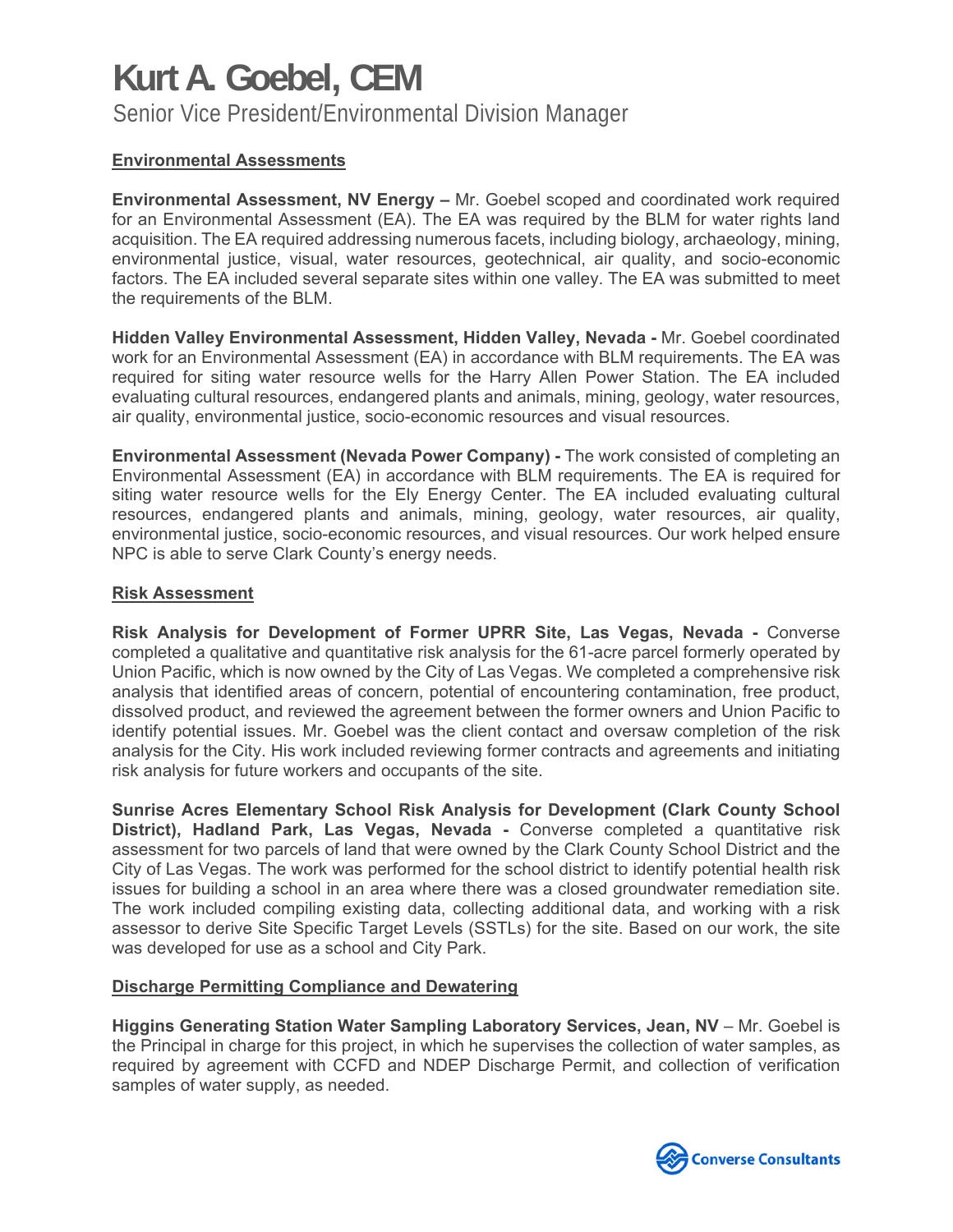Senior Vice President/Environmental Division Manager

**Water Quality Sampling, Southern Nevada Water Authority - Our work involved water quality** sampling to help the SNWA comply with requirements of National Pollutant Discharge Elimination System (NPDES) permits that were issued for the installation of Intake No. 3 at Lake Mead. Our portion of the project included preparation of a Sampling and Monitoring Plan, a Health and Safety Plan, weekly sampling of various locations within Lake Mead, data review and evaluation, and preparation of monthly Discharge Monitoring Reports (DMRs), as required by the NPDES permits.

**Stormwater Management and Sampling, Republic Services, Former Sunrise Landfill -**  Design and management of stormwater monitoring and reporting program for Republic Services.

**SPCC Plan Preparation, Lasco Bathware -** Converse prepared a Spill Prevention Control and Countermeasure (SPCC) Plan for a plant that has two 6,000-gallon diesel aboveground storage tanks on-site. Converse conducted a site visit, conducted interviews with Lasco personnel, and prepared the final SPCC Plan.

**Silver Bowl Park, Clark County Risk Management -** Converse was initially contracted to prepare a monitoring well design document and install two groundwater monitoring wells at the Silver Bowl Park. The purpose of the monitoring wells was to evaluate the effect of using tertiary treated, filtered, and disinfected effluent supplied by the Clark County Water Reclamation Facility via an irrigation system at the Silver Bowl. Converse was subsequently contracted to sample the wells on a quarterly basis and submit the results, along with the results of discharge effluent sampling conducted by others, on Discharge Monitoring Reports to the NDEP. Annually, Converse prepares a report to the NDEP discussing the past year's worth of monitoring and evaluates the nitrate usage at the park.

**Evaluation of Public Water System, Clark County Risk Management -** Converse was contracted to collect a groundwater sample from a well supplying the Sandy Valley Library, Fire Dept. and Senior Center to be analyzed for coliform. This was a result of the CC Parks and Recreation receiving a letter from the SNHD informing them that Public Water System ID #NV0000317 was in violation of the maximum contaminant level for total coliform. Coliform was absent and Converse was then contracted to evaluate the distribution system. A total of 21 service connections were identified. These service connections were each sampled for coliform over a 4 week period and found to be absent. Converse followed strict sampling guidelines that included cleaning the service connections with a bleach solution, running both hot and cold water for a specified period of time. Once coliform was determined to be absent from each service connection, the boil water restriction imposed by the SNHD on the system was lifted. Converse will be conducting a year's worth of follow up sampling.

**Dewatering Treatment, Sampling and Reporting, Caesars Palace -** Converse prepared and submitted a National Pollutant Discharge Elimination System (NPDES) permit application for construction activities at the site. Two separate groundwater treatment systems were designed and installed at different locations on the property to treat groundwater impacted with perchloroethylene (PCE). Converse continues to conduct quarterly sampling and operations and maintenance activities at the site and prepare quarterly Discharge Monitoring Reports (DMRs), as required by the NPDES permit. Our rapid response to the discovery of PCE in the discharge water allowed the contractor to continue work with no delays. We were able to arrange to have a treatment system delivered to the site and assembled within one day of the discovery.

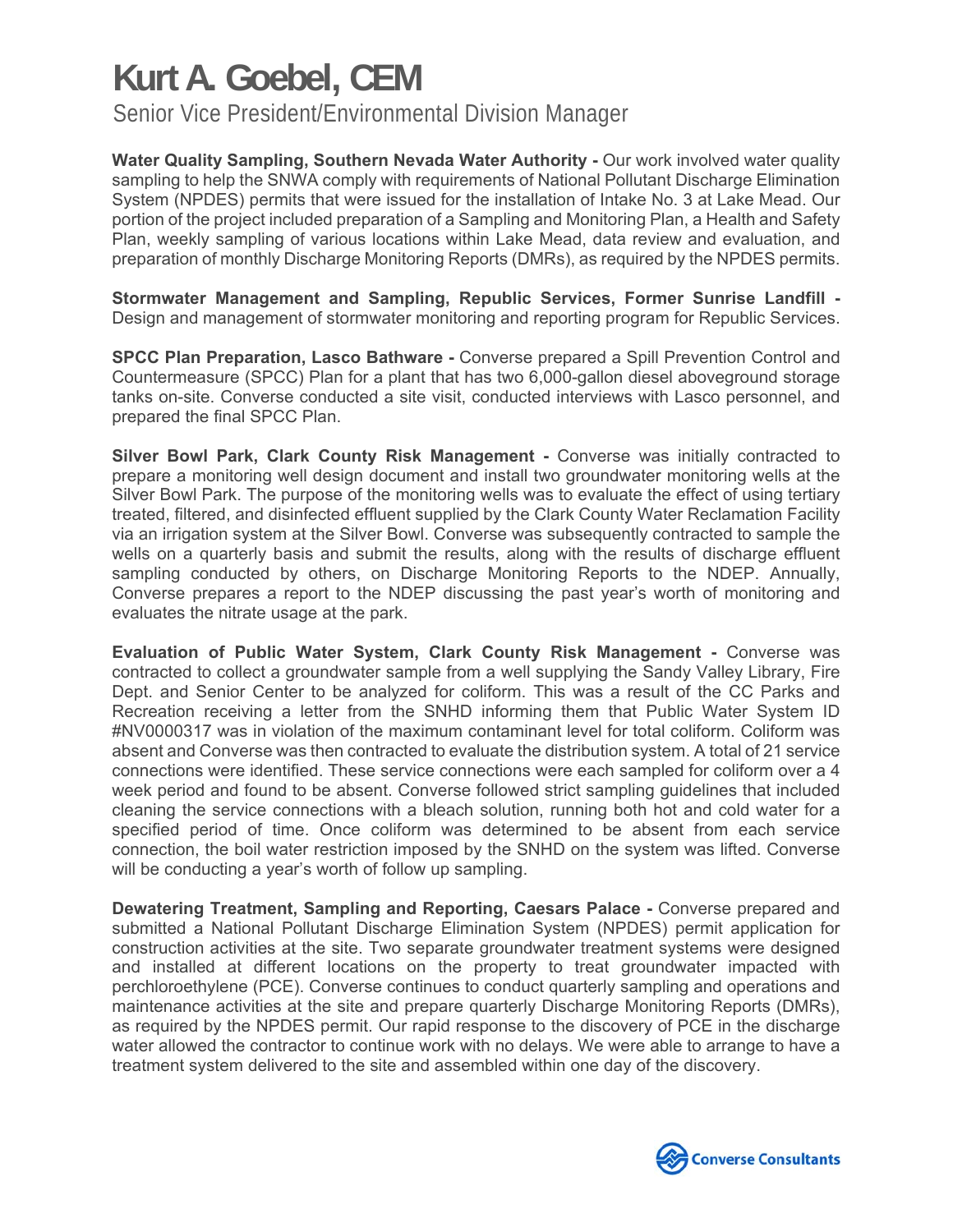Senior Vice President/Environmental Division Manager

**The Venetian -** Mr. Goebel was the supervisor for work conducted to investigate the source of hydrocarbons and solvents in the groundwater. Hydrocarbons were encountered during dewatering activities. Mr. Goebel oversaw the design of the treatment system for the site. This included sizing the air strippers, carbon vessels, and assessing the aquifer properties. He also provided regulatory interfacing to acquire the NPDES permit. Continuous dewatering of the structure requires continuous operation of the treatment system, which collects impacted groundwater from the french drain surrounding the structure.

**Harrah's Las Vegas Casino -** Mr. Goebel was the supervisor for work conducted to investigate the source of hydrocarbons and solvents in the groundwater. Hydrocarbons and solvents were encountered during dewatering activities for the sub-road entrance into Harrah's. Mr. Goebel oversaw the design of the treatment system for the site. This included sizing the carbon vessels and assessing the aquifer properties.

**Bridger & 4th Street Project -** Mr. Goebel was the supervisor for work to conduct construction dewatering and implement subsequent carbon treatment for shallow groundwater. Mr. Goebel oversaw the design of the treatment system for the site. This included sizing the carbon vessels and assessing the aquifer properties.

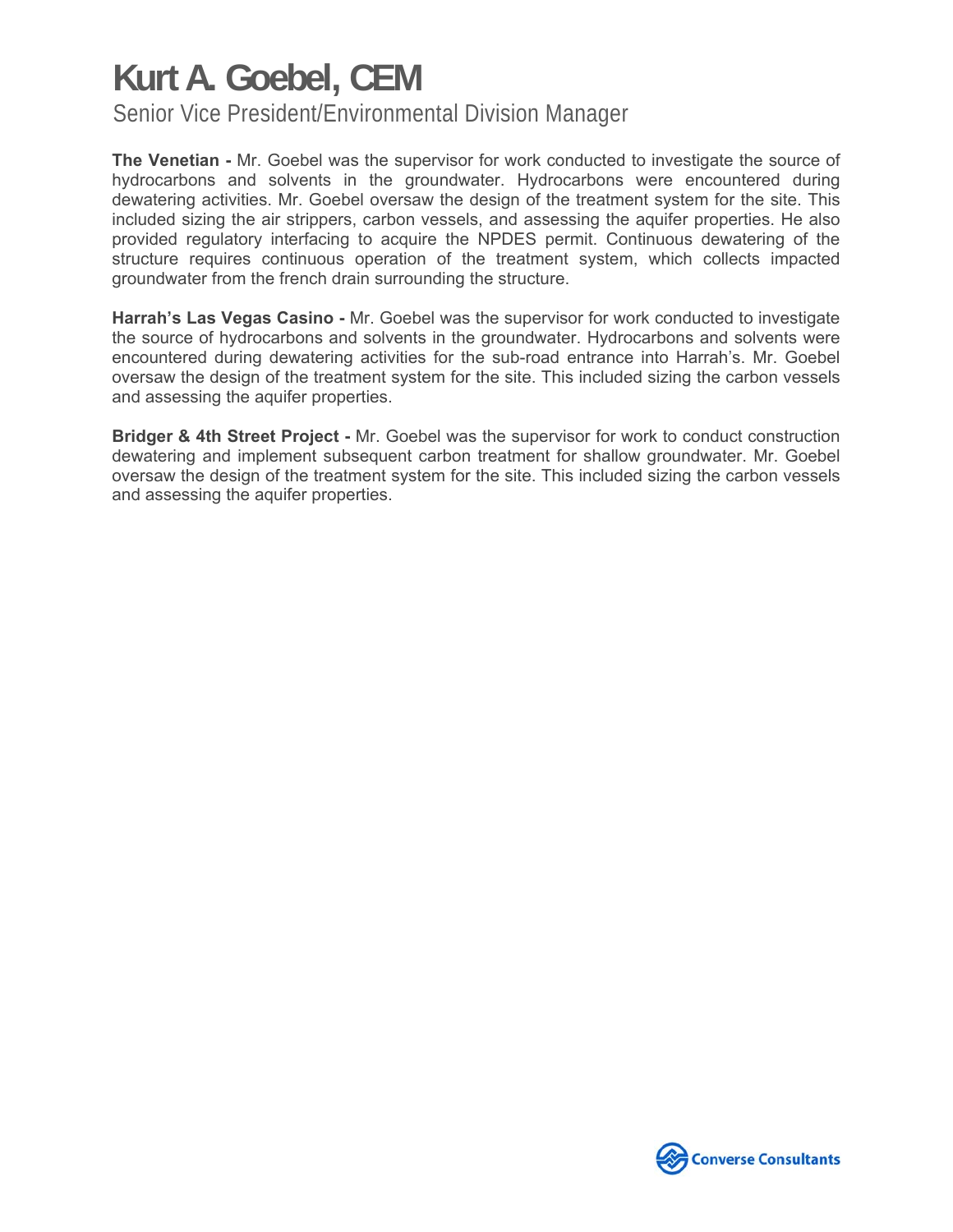Senior Vice President/Environmental Division Manager

**Desert Inn Arterial -** Mr. Goebel was the supervisor for work conducted to mitigate TCE in the groundwater. TCE was encountered during dewatering activities. Mr. Goebel oversaw the design of the treatment system for the site. This included sizing the carbon vessels and assessing the aquifer properties. He also provided regulatory interfacing to acquire the NPDES permit. Due to the expense of treating Nitrate concentrations, he assisted in acquiring a temporary permit from the Clark County Sanitation District to discharge TCE-treated water to their sewer system.

**Las Vegas Convention Center South Expansion - During construction of a major south** expansion of the existing facility, Mr. Goebel assisted in dewatering treatment, which was required in an area documented to contain Trichloroethylene (TCE) and high nitrate values. He provided permitting assistance, regulatory interfacing, and construction dewatering treatment of TCE for this expansion project. The treatment system consisted of reusing the water for beneficial use (dust control).

#### **Landfills**

**Compliance Well Sampling, Republic Services -** Manage ongoing quarterly sampling work at the Apex Regional Landfill for four compliance wells. This work is required by federal regulations and is under the jurisdiction of EPA Region IX and Clark County. The sampling protocol meets required quality control requirements.

**Investigation Well Sampling, Republic Services -** Managed initial groundwater sampling of two wells and a spring located downgradient of the Sunrise Landfill. This work was part of an investigation related to requirements by EPA Region IX. The sampling included purging wells that varied in depth from 100 to 300 feet. The scope was also modified to include sampling of a seep that began to discharge after a significant rain event. This additional sampling was completed on short notice and was feasible due to our local presence. The short notice was necessary to ensure a sample was obtained before the seep disappeared. The sampling protocol met required quality control requirements.

**Landfill Assessment, City of Henderson -** The former landfill in Henderson is undergoing assessment and mitigation prior to reuse. Working with CH2M Hill, Converse completed the fieldwork for assessing the extent of the waste. Our work included trenching through various areas of waste to determine its depth and lateral extent. After completing the trenching, we also collected samples in native soil to assess the potential impact to soil. This work was completed per an approved work plan, sample plan, and health & safety plan.

**Landfill Consulting Services, Republic Services of Southern Nevada -** Converse performs quarterly surface emissions monitoring, perimeter monitoring, gas flare sampling, groundwater monitoring, and gas well balancing in accordance with EPA requirements. In addition to these, Converse has also provided Construction Quality Assurance during waste cell construction, landfill gas piping expansion work, subsurface investigations, industrial hygiene assessments, and related GIS work.

**Lysimeter Installation, Republic Services of Southern Nevada -** Converse oversaw the installation of two high pressure vacuum lysimeters beneath module 5 of the Laughlin Landfill. The lysimeters were installed using sonic drilling techniques at inclinations of approximately 30 degrees from horizontal. Converse presently performs quarterly sampling of the lysimeters for compliance with Clark County requirements.

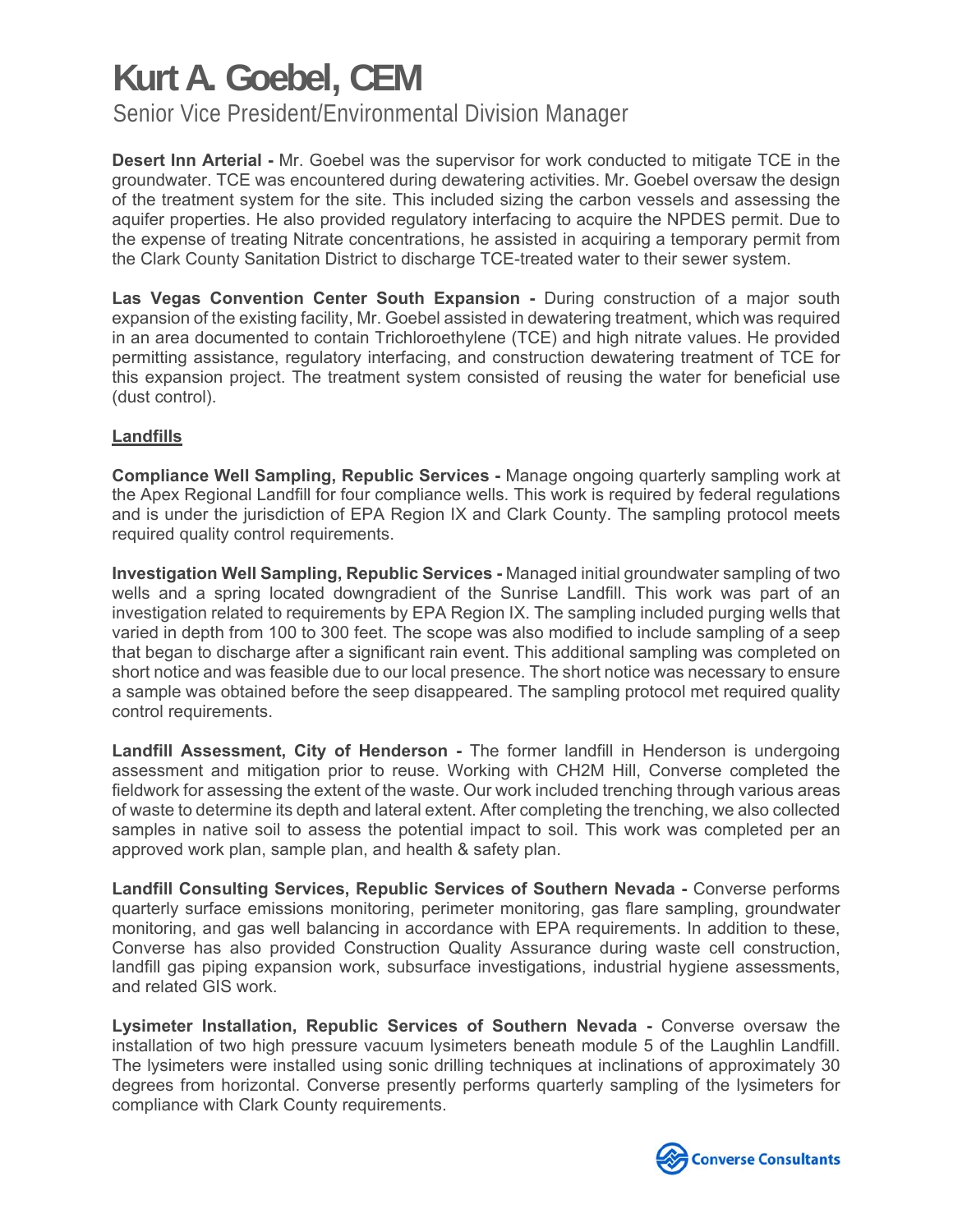Senior Vice President/Environmental Division Manager

**Landfill Assessment, Republic Services of Southern Nevada, Clark County, Nevada -**  Converse supported ongoing work at the Republic Services of Southern Nevada former Sunrise Mountain Landfill. Converse has been providing 1-2 staff on a daily basis. Our work includes supporting the hydrogeologic investigation, helping to define the waste limits, determining the suitability of the existing cap material, and conducting surface emission monitoring. In addition, we are providing the stormwater monitoring for the landfill, which consists of sampling discharges from various locations where stormwater exits the site during precipitation events.

#### **Oil Recovery and Mitigation**

**Oil Remediation, Quaker State Minit Lube –** For numerous sites, oversaw the removal of new oil and used oil USTs from express oil change facilities. Several sites included additional soil excavation. One site resulted in identifying gasoline constituents from a previous gasoline facility at this site.

**Oil Remediation, Clark County School District -** Initiated hydraulic oil release investigations that included excavating source material, monitoring, and recovering floating hydraulic oil.

**Oil Use Assessment, Friendly Ford -** Several oil/water separators at an auto facility were sampled to help the client manage the waste. Some of the tanks contained solvents that resulted in hazardous waste.

**Former Asphalt Batch Plant, Lewis Homes -** Performed sampling of a sludge material that was discovered during utility trenching at a new subdivision. The sludge material resulted from a former asphalt batch plant.

#### **Hydrocarbon Assessment and Remediation**

**Risk Assessment, Sunrise Acres Elementary School, Clark County School District, Las Vegas, Nevada -** Converse completed a quantitative risk assessment for two parcels of land that were owned by the Clark County School District and the City of Las Vegas. The work was performed for the school district to identify potential health risk issues for building a school in an area where there was a closed groundwater remediation site. The work included compiling existing data, collecting additional data, and working with a risk assessor to derive Site Specific Target Levels (SSTLs) for the site. Based on our work, the site was developed for use as a school and City Park.

**R.C. White Transportation Facility Groundwater Remediation, Clark County School District -** Hydrocarbon contamination was discovered during the removal of six USTs in 1992. Converse oversaw the excavation of these USTs and approximately 2,800 tons of impacted soils. Converse subsequently designed and oversaw the installations of pump and treat and soil vapor extraction systems related to this release. In August 2001, Converse began hydrogen peroxide injections at the site. Overall, remediation has reduced BTEX concentrations in the groundwater beneath the site by approximately 80%. Presently, Converse is preparing a conceptual site model for the NDEP.

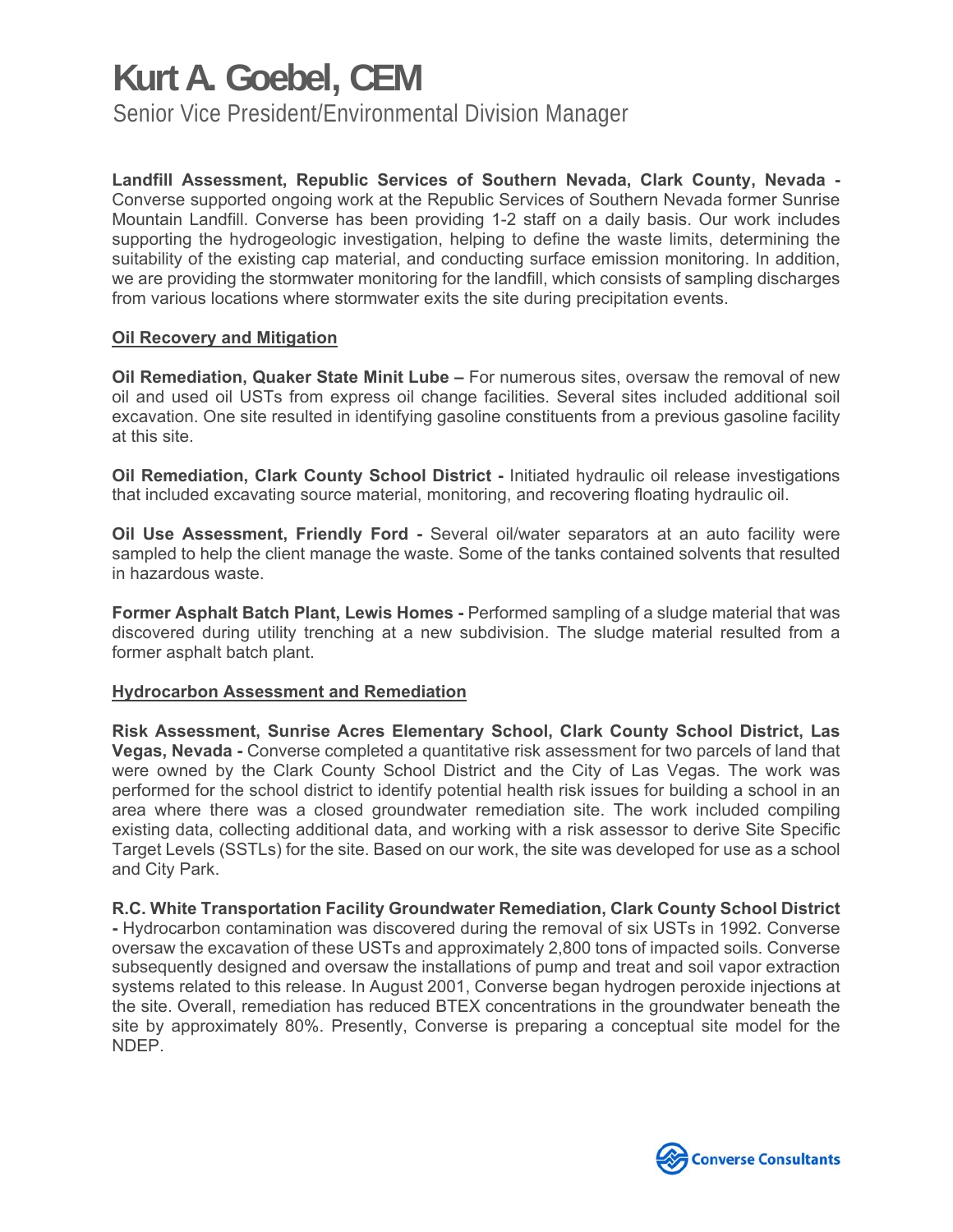Senior Vice President/Environmental Division Manager

**Groundwater Remediation, Longley Construction –** Mr. Goebel managed UST removal and over-excavation of soil to remove source hydrocarbons. Subsequently, he initiated assessment and remediation of hydrocarbon contaminated groundwater beneath the site. Monthly hydrogen peroxide injections were employed. The site underwent closure monitoring at the direction of the Nevada Division of Environmental Protection. Because of fluctuating concentrations, Mr. Goebel oversaw the implementation of a risk assessment and the associated activities required by NDEP to achieve site closure.

**UST System Removal Oversight, Clark County Department of Aviation -** During the demolition of the former car rental facilities, multiple underground storage tank (UST) systems were removed. Converse was contracted by the Department of Aviation to represent the County's interests and oversee removal of all of the UST systems to ensure that the work was done according to applicable regulations. Converse's efforts assisted the Department of Aviation with having their property returned to them with impacts removed to the extent possible.

**Venetian North Tower Soil and Groundwater Remediation, Venetian Casino and Resort -**  Converse oversaw the segregation and removal of approximately 1,050,000 cubic yards of soil, with approximately 170,558 cubic yards exhibiting hydrocarbon impacts. Converse provided onsight analytical capabilities during this process, which expedited the removal of soils to appropriate off-site locations. During this work, Converse also designed, permitted, and implemented a groundwater remediation system capable of treating 1,200 gpm of hydrocarbon impacted groundwater. This work was part of the largest excavation ever attempted on the Las Vegas Strip.

**Venetian South Tower Soil and Groundwater Remediation, Venetian Casino and Resort -**  Converse installed 10 groundwater monitoring and remediation wells to investigate the extent of groundwater contamination on the property and to initiate interim remediation of groundwater before commencement of construction activities on the south tower. Converse also supervised trenching of approximately 600 linear feet of soil in an attempt to ascertain the source of hydrocarbon contamination in the area. Converse also assisted in the segregation of impacted soils during excavation activities. A treatment system incorporating air strippers was then designed and constructed. Converse is presently performing monthly discharge sampling for this facility.

**Underground Storage Tank Removal Oversight, Nevada Department of Transportation (NDOT) -** Converse oversaw the removal of 5 underground storage tanks (USTs) and associated dispensers/piping from a former gas station as a part of the US 95 Expansion Project for the Nevada Department of Transportation. The USTs were installed in 1992 and were constructed of double walled fiberglass. The associated piping was also double walled fiberglass. In addition, three hydraulic lifts and associated reservoirs were removed from inside the service building located at the site. Converse documented the conditions of the UST system during removal; conducted appropriate sampling of native soil beneath the tanks, product dispensers and hydraulic lifts; and prepared documentation for submittal to the Southern Nevada Health District to facilitate closure of the facility.

**Hydrocarbon Soil Remediation, Pardee Homes -** The site consists of approximately 160 acres of land under development as a single family residential development. Formerly, the site was used as a gravel pit and cement/asphalt plant. Facility operations, office buildings, a garage/lube building, truck scales, and a concrete batch process plant were located on the southwest portion

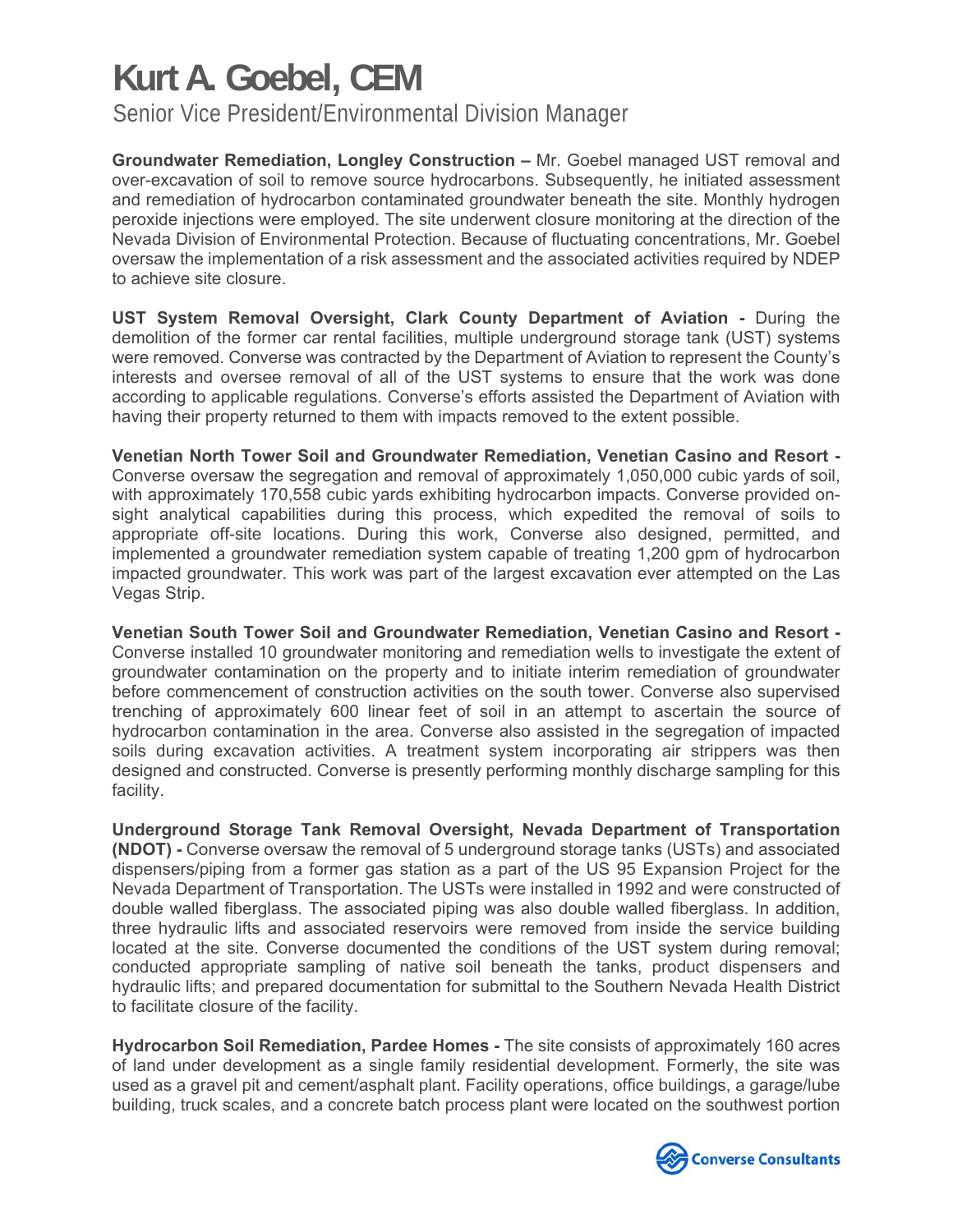Senior Vice President/Environmental Division Manager

of the site. Vehicle fueling and maintenance operations were conducted in this area and there were multiple underground storage tanks. Aboveground storage tanks, an asphalt plant, and an undocumented landfill were formerly located on the southeast portion of the site. Phase I and Phase II site assessments conducted by Converse identified several areas of concern associated with the former uses of the site. An aggressive remedial approach was undertaken consisting of the excavation and removal of impacted soil combined with completion of a Risk Evaluation for impacted soil that was not removed. A "no further action" determination was issued in March 2007. This project likely represents the largest hydrocarbon soil remediation project in Nevada.

**Site Characterization and Remediation, Esslinger Family Trust -** The project site was formerly used as a gasoline service station. During UST removal activities, petroleum hydrocarbon impacts were noted. Site characterization activities were conducted, followed by remediation. Remediation consists of groundwater extraction (via over purge events) and hydrogen peroxide injections. Converse is conducting a risk assessment for this site to establish acceptable site specific target levels for contaminants of concern in an effort to gain a "no further action" determination from the NDEP. This site is eligible for reimbursement under the State of Nevada Petroleum Fund and Converse works closely with the owner to ensure maximum reimbursement of costs. We were able to enroll our client in the Petroleum Fund, allowing a significant amount of the work to be reimbursed through the state program. Our remedial efforts have proven to be effective and, combined with our ongoing risk assessment, have been designed to assist in closing this project for our client.

**Groundwater Assessment and Remediation, Clark County Department of Aviation -**  Converse conducted a site characterization to evaluate the extent of petroleum hydrocarbon impacts and MTBE impacts to groundwater at the site. An interim corrective action plan was submitted to the State of Nevada, Division of Environmental Protection for conducting interim remedial efforts. Remedial efforts consist of conducting dual phase extraction twice monthly. The UST system has been removed and additional remedial measures consisting of excavation and removal of impacted soil was conducted. Converse was able to negotiate an interim remedial effort with the NDEP due to the ultimate facility demolition. Our approach has shown effective results without having to install a remediation system that would have been destroyed during facility demolition activities, thus resulting in significant expense to our client. Converse worked closely with staff of the NDEP to obtain full coverage for this project from the State of Nevada Petroleum Fund.

**Free Product AST Assessment and Remediation, NV Energy, Moapa, Nevada -** Converse assisted NPC to address source reduction and remediation of free-phase hydrocarbons, evaluation of potential impacts to an operating dewatering system, and determination of potential impacts to an adjacent river. Currently, a pump and treat product remediation system is reducing product levels at the site.

**AST Terminal; Mitigation, Assessment, and Remediation, CALNEV Pipeline Company, Las Vegas, Nevada -** Converse worked at several CALNEV sites. After completing the assessment work and completing design specifications at their AST bulk storage terminal, we initiated an ambitious remediation program, which incorporated air sparging for the dissolved-phase plume, pump and treat for the free product, and soil vapor extraction for the vadose zone. We also provided assessment and interim remediation services for free product along a fuel pipeline where it crosses below a county intersection. This includes product recovery (90 feet below ground surface) occurring concurrently with assessment.